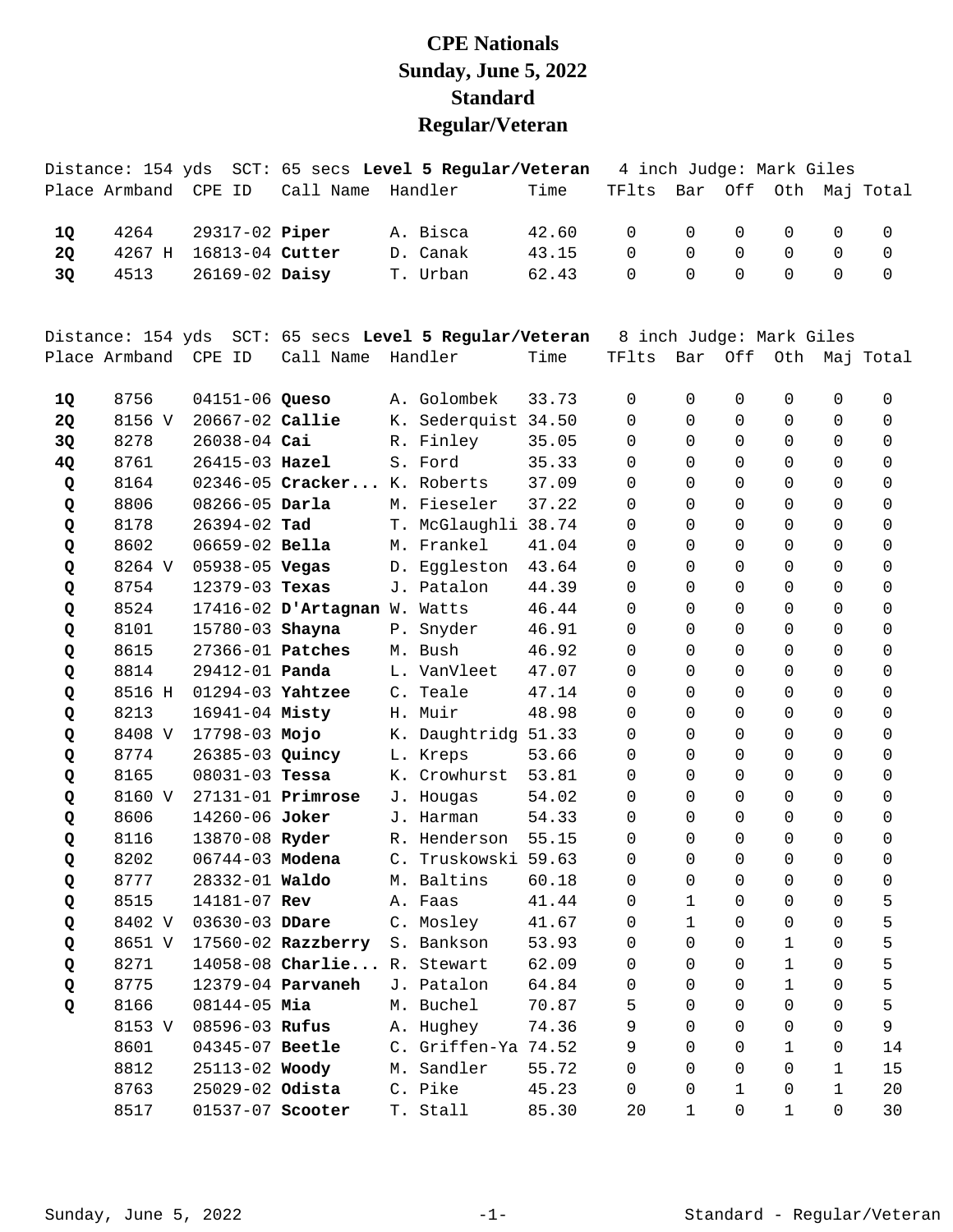| 8180      | $04642 - 04$ Laser     |                    | S. Reinolt    | 83.41  | 18             | 0        | 1            | 0            | 2           | 53 |
|-----------|------------------------|--------------------|---------------|--------|----------------|----------|--------------|--------------|-------------|----|
| 8609      | $17093 - 02$ Zaina     |                    | N. Carver     | 74.40  | 9              |          | 2            | 0            | 2           | 54 |
| 8512 V    | 21088-01 Paesana       |                    | C. Angelico   | 43.49  | 0              | $\Omega$ | 2            | 1            | 3           | 60 |
| 8113      | $21341-03$ Justis      |                    | D. McCall     | NΤ     | 0              | 0        | $\Omega$     | 0            | 0           |    |
| 8269      | $06375 - 02$ Mokus     |                    | K. Boothe     | NΤ     | 0              | 0        | $\mathbf 0$  | 0            | 0           |    |
| 8279      | $22949 - 03$ Rose      |                    | T. Krol       | Absent |                |          |              |              |             |    |
| 8522      | $14181 - 09$ Tach      |                    | N. Faas Gerbe | NΤ     | $\overline{0}$ | 0        | 0            | 0            | $\mathbf 1$ |    |
| 8526      | $21959 - 03$ Desmond   |                    | B. Kennedy    | ΝT     | $\Omega$       | $\Omega$ | $\mathbf{1}$ | $\mathbf{1}$ | $\mathbf 0$ |    |
| 8531      | 30954-01 <b>Phoebe</b> |                    | H. Herbruck   | NΤ     | 0              | $\Omega$ | $\Omega$     | 0            | $\mathbf 1$ |    |
| 8668      | 14161-02 Ruckus        |                    | D. Bradley    | NΤ     | 0              | 0        | $\mathbf 0$  | 0            | 1           |    |
| 8673      | 17745-02 Remy          |                    | M. Lindquist  | Absent |                |          |              |              |             |    |
| 8674      | $17802 - 03$ Tess      |                    | K. Smith      | Absent |                |          |              |              |             |    |
| 8762      | 25197-01 Raven         |                    | M. Doerfler   | Absent |                |          |              |              |             |    |
| 8767      | $20344 - 02$ Junior    |                    | N. Kowal      | Absent |                |          |              |              |             |    |
| 8776      |                        | 13123-05 Lit'l Bit | D. Baker      | Absent |                |          |              |              |             |    |
| 8159 V    | 26394-01 Bayden        |                    | T. McGlaughli | NΤ     | 0              | 0        | $\mathbf{1}$ | 0            | 0           |    |
| 8404<br>V | 02382-04 Thorn         |                    | J. Stuckey    | NΤ     | $\mathbf 0$    | 0        | $\Omega$     | 1            | $\mathbf 0$ |    |
|           |                        |                    |               |        |                |          |              |              |             |    |

|           | Distance: 154 yds |                        |                  | SCT: 65 secs Level 5 Regular/Veteran |       | 12 inch Judge: Mark Giles |              |                |              |             |              |
|-----------|-------------------|------------------------|------------------|--------------------------------------|-------|---------------------------|--------------|----------------|--------------|-------------|--------------|
|           | Place Armband     | CPE ID                 | Call Name        | Handler                              | Time  | TFlts                     | Bar          |                | Off Oth      |             | Maj Total    |
| 1Q        | 12687             | 23093-05 Crusher       |                  | A. Meeler                            | 28.76 | 0                         | $\Omega$     | 0              | $\mathbf 0$  | $\mathbf 0$ | $\mathbf 0$  |
| <b>2Q</b> | 12785             | 26415-04 Denali        |                  | R. Ford                              | 30.82 | $\Omega$                  | $\Omega$     | $\Omega$       | $\Omega$     | $\Omega$    | $\Omega$     |
| 3Q        | 12780             | 07276-06 Jordy         |                  | S. Cowles                            | 32.52 | $\Omega$                  | $\Omega$     | $\Omega$       | $\Omega$     | $\Omega$    | $\Omega$     |
| 4Q        | 12788             | 18016-06 Shatzi        |                  | L. Cromer                            | 33.24 | 0                         | $\Omega$     | 0              | $\mathbf 0$  | $\Omega$    | $\Omega$     |
| Q         | 12682             | 03493-03 Blink         |                  | S. Cron                              | 37.27 | $\Omega$                  | $\Omega$     | $\Omega$       | $\mathbf 0$  | $\Omega$    | $\Omega$     |
| Q         | 12111 V           | 24850-01 Kinnick       |                  | L. Hensley                           | 38.11 | $\Omega$                  | $\Omega$     | $\mathbf 0$    | $\mathbf 0$  | $\Omega$    | $\Omega$     |
| Q         | 12216             | $02435 - 04$ Taxi      |                  | A. Haldeman                          | 38.47 | $\Omega$                  | $\Omega$     | $\Omega$       | $\Omega$     | $\Omega$    | $\Omega$     |
| Q         | 12235             | 30367-01 Pepper        |                  | B. Hart                              | 38.59 | $\Omega$                  | $\Omega$     | $\mathbf 0$    | $\Omega$     | $\Omega$    | $\Omega$     |
| Q         | 12451             | 02568-09 Onree         |                  | D. Franks                            | 40.72 | $\mathbf 0$               | $\mathbf 0$  | $\mathbf 0$    | $\mathbf 0$  | 0           | $\mathbf 0$  |
| Q         | 12824             | $27884 - 02$ Noah      |                  | C. Schafer                           | 40.75 | 0                         | $\Omega$     | $\Omega$       | $\Omega$     | $\Omega$    | $\Omega$     |
| Q         | 12681             | 02133-04 Bandit        |                  | L. Medina                            | 42.74 | $\Omega$                  | $\Omega$     | 0              | $\mathbf 0$  | $\Omega$    | $\Omega$     |
| Q         | 12456             | 16072-03 Stetson       |                  | K. Felton                            | 44.58 | $\Omega$                  | $\Omega$     | $\Omega$       | $\Omega$     | $\Omega$    | $\Omega$     |
| Q         | 12684             | 11373-05 Mak           |                  | M. Kilpatrick 46.55                  |       | 0                         | $\Omega$     | $\mathsf 0$    | $\mathbf 0$  | $\Omega$    | $\Omega$     |
| Q         | 12813 V           | 27884-01 Cody          |                  | C. Schafer                           | 47.10 | 0                         | $\Omega$     | $\Omega$       | $\Omega$     | $\Omega$    | $\Omega$     |
| Q         | 12611 V           | 19029-03 Fermi         |                  | Y. Carson-Ste 49.03                  |       | $\Omega$                  | $\Omega$     | $\Omega$       | $\Omega$     | $\Omega$    | $\Omega$     |
| Q         | 12551             | 13724-03 Rhythm        |                  | R. Hermance                          | 49.38 | 0                         | $\Omega$     | $\overline{0}$ | $\mathbf 0$  | $\Omega$    | $\mathbf 0$  |
| Q         | 12904             | 04239-03 Larry         |                  | C. Wilmoth                           | 51.87 | 0                         | $\Omega$     | $\Omega$       | $\mathbf 0$  | $\Omega$    | $\Omega$     |
| Q         | 12690             |                        | 26314-02 Trooper | C. Tan                               | 54.48 | 0                         | $\Omega$     | 0              | $\mathbf 0$  | $\Omega$    | $\Omega$     |
| Q         | 12225 T           | 23521-01 Kelsey        |                  | D. Stelzer                           | 56.15 | 0                         | $\Omega$     | $\Omega$       | $\Omega$     | $\Omega$    | $\Omega$     |
| Q         | 12719 H           | 17444-05 Sophie        |                  | B. Miller                            | 56.68 | 0                         | $\Omega$     | $\mathbf 0$    | $\mathbf 0$  | 0           | $\mathbf 0$  |
| Q         |                   | 12209 VH 23390-01 Toby |                  | L. Wuthrich                          | 57.43 | 0                         | $\Omega$     | $\Omega$       | $\Omega$     | $\Omega$    | $\Omega$     |
| Q         | 12109 V           |                        | 21358-01 Trotsky | C. Lutz                              | 62.20 | $\Omega$                  | $\Omega$     | $\Omega$       | $\Omega$     | $\Omega$    | $\Omega$     |
| Q         | 12769 V           | 24889-01 Bubba         |                  | K. Butler                            | 62.91 | 0                         | $\mathbf 0$  | 0              | $\mathbf 0$  | $\Omega$    | $\mathbf 0$  |
| Q         | 12680             | 27876-01 Copper        |                  | R. Bouley                            | 66.60 | $\mathbf{1}$              | $\Omega$     | $\mathbf 0$    | $\mathbf 0$  | $\Omega$    | $\mathbf{1}$ |
| Q         | 12820             | 23092-02 Meeko         |                  | S. Nevitt                            | 33.35 | $\Omega$                  | $\mathbf{1}$ | 0              | $\mathbf 0$  | $\Omega$    | 5            |
| Q         | 12671 V           | 17686-02 Lexi          |                  | J. Beckman                           | 37.71 | $\Omega$                  | $\mathbf{1}$ | $\Omega$       | $\Omega$     | $\Omega$    | 5            |
| Q         | 12713             | 16745-06 Turn          |                  | C. Roman                             | 38.77 | $\Omega$                  | $\mathbf{1}$ | $\Omega$       | $\mathbf 0$  | $\Omega$    | 5            |
| Q         | 12712             | 12926-05 Sierra        |                  | T. Haarsma                           | 46.26 | $\Omega$                  | $\Omega$     | $\Omega$       | $\mathbf{1}$ | $\Omega$    | 5            |
| Q         | 12282             | $06375 - 03$ Iso       |                  | K. Boothe                            | 49.41 | $\Omega$                  | $\Omega$     | $\Omega$       | $\mathbf{1}$ | $\Omega$    | 5            |
| Q         | 12554             | 29295-01 Cooper        |                  | J. Krause                            | 54.51 | 0                         | $\Omega$     | $\mathbf 0$    | $\mathbf{1}$ | $\Omega$    | 5            |
|           |                   |                        |                  |                                      |       |                           |              |                |              |             |              |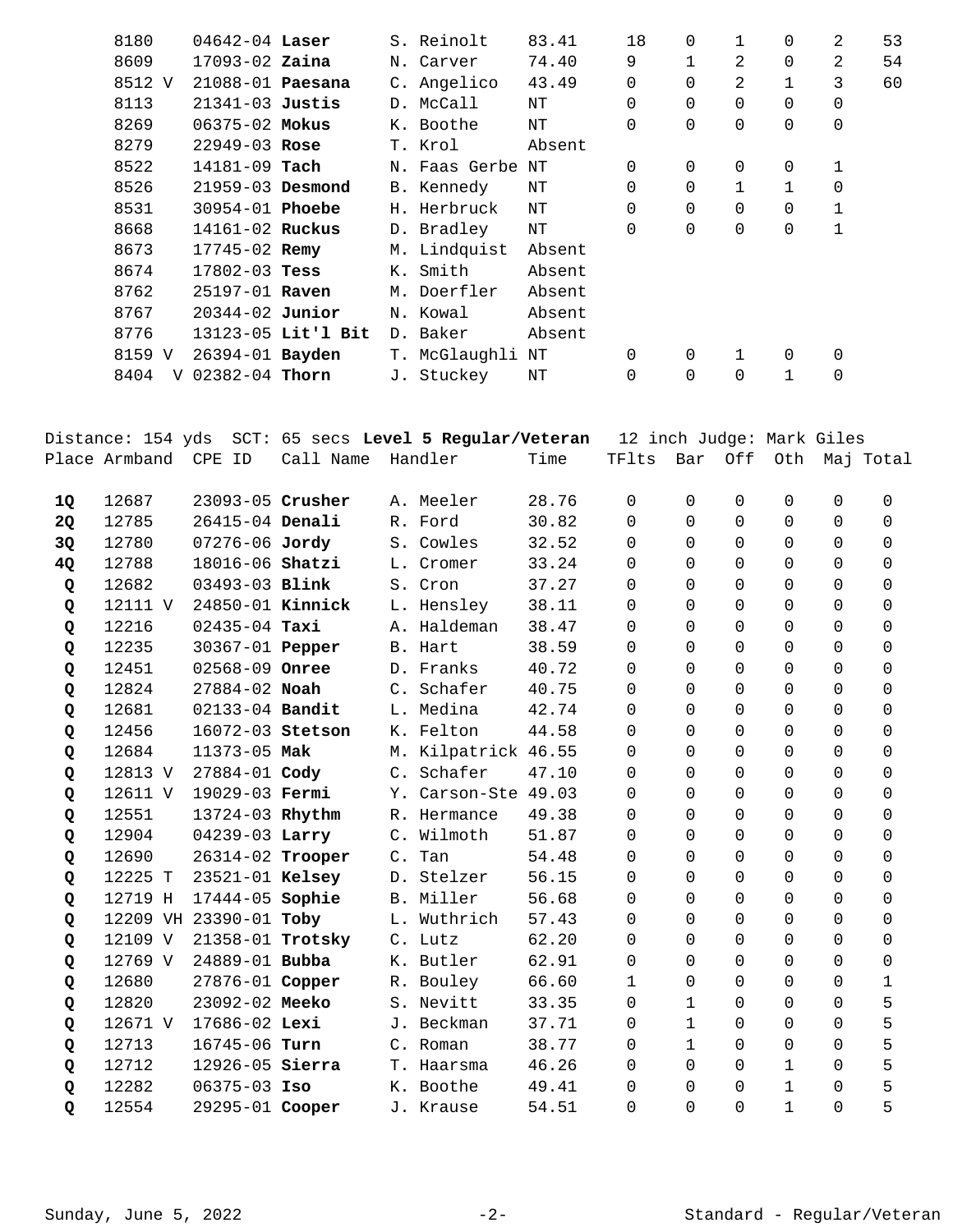| Q | 12784   | 16535-02 Tonka           |                                 |    | S. Gibson            | 55.71     | 0              | 0                   | 0              | 1            | 0              | 5  |
|---|---------|--------------------------|---------------------------------|----|----------------------|-----------|----------------|---------------------|----------------|--------------|----------------|----|
| Q | 12552   | 21455-02 Wrench          |                                 |    | M. Harvey            | 55.80     | $\Omega$       | 0                   | 0              | 1            | 0              | 5  |
| Q | 12716   | 27610-02 Dunkin          |                                 |    | H. Wallace           | 59.14     | 0              | $\Omega$            | 0              | 1            | 0              | 5  |
| Q | 12174 V | 20892-01 <b>Paisley</b>  |                                 |    | B. Bowden            | 59.23     | 0              | $\mathbf 1$         | 0              | 0            | 0              | 5  |
| Q | 12289   | 28225-01 Cubby           |                                 |    | S. Noffsinger 59.49  |           | 0              | $\Omega$            | 0              | 1            | 0              | 5  |
| Q | 12458   | 18949-04 Mowgli          |                                 |    | J. Zwiener           | 59.93     | 0              | $\Omega$            | 0              | 1            | 0              | 5  |
| Q | 12760 V | $12038-08$ Cecilia       |                                 |    | B. Garstin           | 63.26     | $\Omega$       | $\Omega$            | 0              | 1            | $\Omega$       | 5  |
|   | 12685   | 17686-04 Jake            |                                 |    | J. Beckman           | 35.83     | $\Omega$       | $\Omega$            | $\mathbf 1$    | 0            | 0              | 5  |
|   | 12214   | 27044-03 Cinch           |                                 |    | D. Haynes            | 51.04     | $\Omega$       | $\Omega$            | $\mathbf 1$    | 0            | 0              | 5  |
|   | 12906   | $10544-03$ Wiggins       |                                 |    | C. Leyendecke 51.42  |           | $\Omega$       | $\Omega$            | $\mathbf 1$    | 0            | 0              | 5  |
|   | 12454   | 13505-05 Journey         |                                 |    | D. Arnold            | 62.61     | $\Omega$       | $\Omega$            | 1              | 0            | $\Omega$       | 5  |
|   | 12232   | 28408-01 Moose           |                                 |    | J. Aubil             | 64.41     | 0              | 0                   | $\mathbf{1}$   | 0            | 0              | 5  |
|   | 12290 V |                          | 22018-02 Lacie Jane A. O'Neil   |    |                      | 71.50     | 6              | 0                   | $\mathbf 0$    | 0            | 0              | 6  |
|   | 12291   | 15877-05 Joey            |                                 |    | P. Schairer          | 42.74     | $\Omega$       | $\Omega$            | 1              | 1            | 0              | 10 |
|   | 12759 V |                          | 09341-03 Razzie Roo C. Capobres |    |                      | 47.18     | $\Omega$       | $\mathbf 1$         | 0              | 1            | 0              | 10 |
|   | 12236   | 24676-03 Aurora          |                                 |    | T. Keinz             | 40.89     | 0              | $\Omega$            | 0              | 0            | $\mathbf 1$    | 15 |
|   | 12523 V | 15497-03 Melanie         |                                 |    | M. Lange             | 42.84     | $\mathsf{O}$   | $\Omega$            | $\mathbf 0$    | 0            | $\mathbf 1$    | 15 |
|   | 12115   | 05051-09 Twist           |                                 |    | L. Deakin            | 44.07     | $\Omega$       | $\Omega$            | $\Omega$       | 0            | $\mathbf 1$    | 15 |
|   | 12766 V | 16535-03 Atka            |                                 |    | S. Gibson            | 80.40     | 15             | $\Omega$            | 0              | 0            | 0              | 15 |
|   | 12782   | 12038-09 Halle           |                                 |    | B. Garstin           | 77.87     | 12             | $\Omega$            | 0              | 1            | 0              | 17 |
|   | 12676 V |                          | 23144-02 Snickers               |    | D. Moore             | 79.94     | 14             | $\mathbf 0$         | 0              | 1            | 0              | 19 |
|   | 12208 V | 21491-01 Reilly          |                                 |    | T. Applegarth 85.53  |           | 20             | $\Omega$            | 0              | 0            | 0              | 20 |
|   | 12692   | 27876-02 Belle           |                                 |    | R. Bouley            | 52.40     | $\mathsf{O}$   | 0                   | 1              | 1            | 1              | 25 |
|   | 12665 V | 23144-01 Rowdy           |                                 |    | A. Meeler            | 66.36     | $\mathbf{1}$   | $\mathbf{1}$        | $\overline{0}$ | 1            | $\mathbf 1$    | 26 |
|   | 12114   | 01100-08 Dusty           |                                 |    | S. Davis             | 69.29     | 4              | 0                   | $1\,$          | $\mathbf{1}$ | $\mathbf 1$    | 29 |
|   | 12270 V | 22949-02 Ziggy           |                                 |    | T. Krol              | 39.61     | $\mathbf 0$    | 3                   | $\mathbf 0$    | 0            | $\mathbf 1$    | 30 |
|   | 12710   | 27610-01 Casey           |                                 | H. | Wallace              | 43.00     | $\Omega$       | $\Omega$            | 0              | 0            | 2              | 30 |
|   | 12219   | 17324-02 DaCoda          |                                 |    | L. Steward           | 50.18     | 0              | $\Omega$            | 2              | 1            | 1              | 30 |
|   | 12231   | $27796 - 01$ Jin         |                                 |    | J. Tasker            | 63.41     | 0              | 0                   | 2              | 1            | $\mathbf 1$    | 30 |
|   | 12461   | 27363-01 Sawyer          |                                 |    | T. Dyson             | 54.40     | 0              | $\Omega$            | $\overline{0}$ | 1            | 2              | 35 |
|   | 12918   | $08494 - 04$ Cami        |                                 | R. | Schrader             | 78.57     | 13             | 0                   | 1              | 1            | 1              | 38 |
|   | 12221   | 20175-02 Tuffy           |                                 |    | C. OBannon           | 64.46     | $\mathbf 0$    | 1                   | $\mathbf 1$    | 1            | 2              | 45 |
|   | 12771 V | 03497-05 Buzz            |                                 |    | K. Sanders Yo 41.93  |           | 0              | $\mathbf 0$         | 2              | 0            | 5              | 85 |
|   | 12220   | 18151-02 Gus             |                                 |    | D. Hawk              | $\rm{NT}$ | $\overline{0}$ | $\mathsf{O}\xspace$ | $\overline{0}$ | $\mathsf{O}$ | $\overline{0}$ |    |
|   | 12284 H | 17681-01 Trooper         |                                 |    | B. Boskovitch Absent |           |                |                     |                |              |                |    |
|   | 12286   | 20789-02 Piper           |                                 |    | H. Neldner           | $\rm{NT}$ | 0              | 1                   | 0              | 1            | 0              |    |
|   | 12459   | 19146-03 Ozzie           |                                 |    | K. Mills             | $\rm{NT}$ | 0              | 0                   | $\mathbf{1}$   | $\mathbf 1$  | 1              |    |
|   | 12702   | 07813-06 Autumn          |                                 |    | A. Koebler           | ΝT        | 0              | $\Omega$            | $\Omega$       | 0            | 0              |    |
|   | 12703 H | 17444-04 Tony            |                                 |    | B. Miller            | $\rm{NT}$ | 0              | $\Omega$            | $\overline{0}$ | 0            | 1              |    |
|   | 12715   | 30655-01 Frisco          |                                 |    | L. Whiteman          | $\rm{NT}$ | $\Omega$       | $\Omega$            | $\mathbf 1$    | 0            | 0              |    |
|   | 12781   | 09341-04 Juicy           |                                 |    | C. Capobres          | Absent    |                |                     |                |              |                |    |
|   | 12902   | 06472-04 Finn            |                                 |    | J. Schwocho          | $\rm{NT}$ | 0              | 0                   | 1              | 0            | 0              |    |
|   | 12917   | 06472-05 Ziggy           |                                 | J. | Schwocho             | $\rm{NT}$ | 0              | $\Omega$            | 2              | $\mathbf{1}$ | 0              |    |
|   | 12103 V | 21341-01 Libby           |                                 |    | D. McCall            | $\rm{NT}$ | $\Omega$       | $\Omega$            | 0              | 0            | 0              |    |
|   | 12664 V | 17745-01 Chelsie         |                                 |    | M. Lindquist         | Absent    |                |                     |                |              |                |    |
|   |         | 12752 VH 03263-07 Zephyr |                                 |    | M. Chappelear Absent |           |                |                     |                |              |                |    |

|      |       |                                        | Distance: 154 yds SCT: 55 secs Level 5 Regular/Veteran 16 inch Judge: Mark Giles |                   |                             |  |  |  |
|------|-------|----------------------------------------|----------------------------------------------------------------------------------|-------------------|-----------------------------|--|--|--|
|      |       | Place Armband CPE ID Call Name Handler |                                                                                  | Time              | TFlts Bar Off Oth Maj-Total |  |  |  |
| - 10 | 16369 |                                        | 04813-06 Dori Blue B. Hartman                                                    | 28.27 0 0 0 0 0 0 |                             |  |  |  |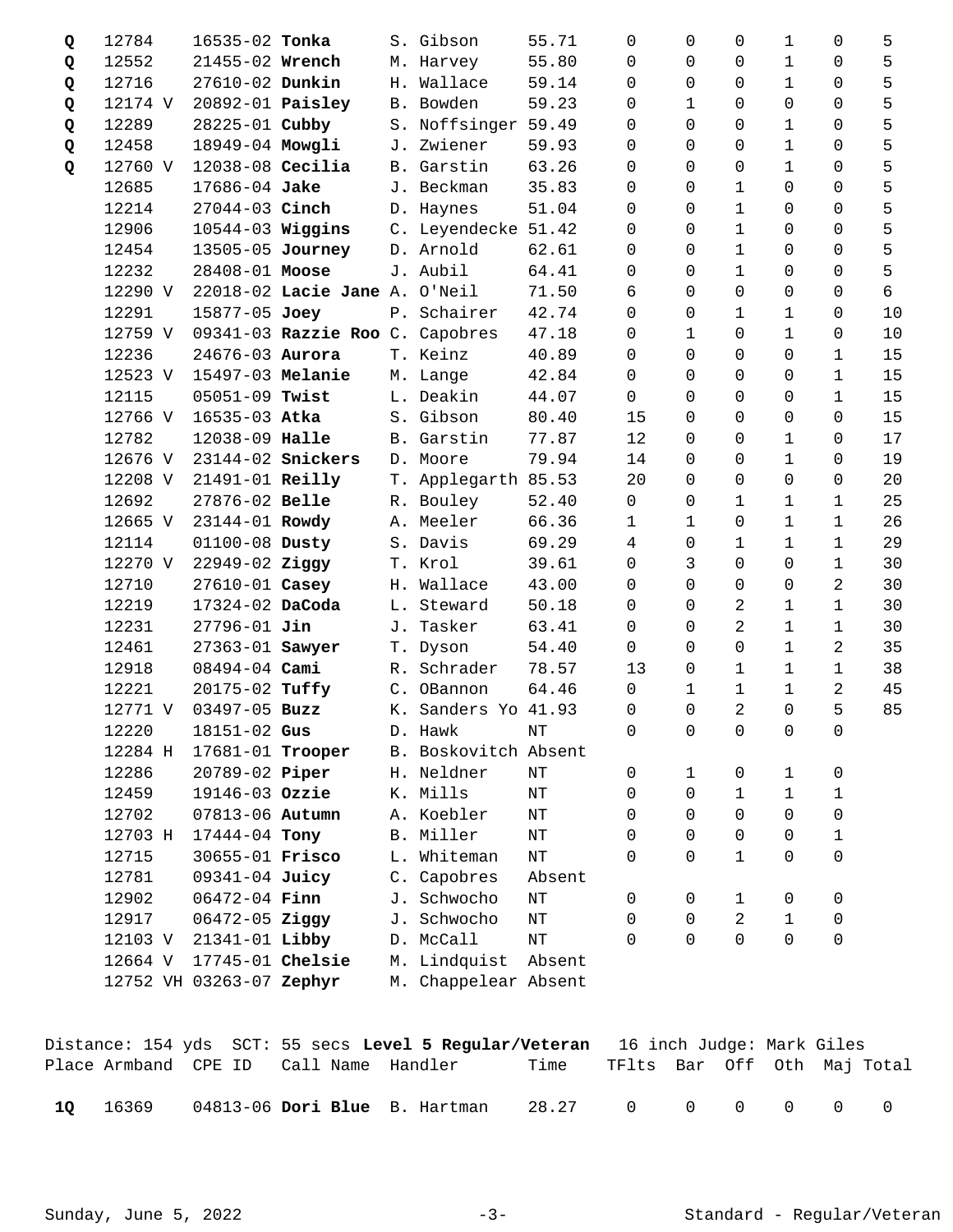| 2Q | 16128 V | 03500-04 Reagan          |                             |            | K. Anthony          | 29.15 | $\Omega$       | 0                   | $\Omega$       | 0              | 0              | 0                   |
|----|---------|--------------------------|-----------------------------|------------|---------------------|-------|----------------|---------------------|----------------|----------------|----------------|---------------------|
| 3Q | 16866   | 27491-02 Griffin         |                             |            | C. Baker            | 31.32 | $\Omega$       | 0                   | $\Omega$       | 0              | 0              | 0                   |
| 4Q | 16426   | 10763-03 Grace           |                             |            | L. Eagler           | 31.75 | $\Omega$       | 0                   | $\Omega$       | $\Omega$       | $\Omega$       | 0                   |
| Q  | 16955   | 06190-04 Joker           |                             |            | M. Snyder           | 31.82 | 0              | 0                   | 0              | 0              | $\Omega$       | $\mathbf 0$         |
| Q  | 16317   | 07787-03 Hula            |                             |            | R. Goode            | 32.26 | $\Omega$       | 0                   | $\Omega$       | 0              | $\Omega$       | 0                   |
| Q  | 16930   | 23781-04 Chili           |                             | К.         | Skoyec              | 32.55 | $\Omega$       | 0                   | $\Omega$       | 0              | 0              | 0                   |
| Q  | 16932   | 22680-03 River           |                             |            | D. Almasy           | 32.91 | $\Omega$       | 0                   | $\Omega$       | $\Omega$       | $\Omega$       | $\Omega$            |
| Q  | 16723   | 11973-04 Echo            |                             |            | S. Kvale            | 32.94 | $\Omega$       | $\Omega$            | $\Omega$       | $\Omega$       | $\Omega$       | 0                   |
| Q  | 16444   | 30565-01 Petra           |                             |            | H. Kaufman          | 34.48 | $\Omega$       | $\Omega$            | $\Omega$       | $\Omega$       | $\Omega$       | 0                   |
| Q  | 16970   | 14040-04 Steele          |                             | J.         | Slingerlan 34.61    |       | $\Omega$       | $\Omega$            | $\Omega$       | $\Omega$       | $\Omega$       | $\Omega$            |
| Q  | 16619   | $04031 - 04$ Fan         |                             |            | K. Jerse            | 35.65 | $\Omega$       | 0                   | $\Omega$       | $\Omega$       | $\Omega$       | $\Omega$            |
| Q  | 16856   | 31237-01 Dory            |                             |            | J. Bender           | 35.92 | $\Omega$       | 0                   | $\Omega$       | $\Omega$       | $\Omega$       | 0                   |
| Q  | 16188 V | 21699-02 Wiley           |                             |            | P. Higgins          | 36.23 | 0              | 0                   | $\Omega$       | $\Omega$       | $\mathbf 0$    | $\mathbf 0$         |
| Q  | 16562 V | 16082-02 Cooper          |                             |            | R. Erickson         | 36.24 | $\Omega$       | 0                   | $\Omega$       | 0              | $\Omega$       | 0                   |
| Q  | 16587   | 26050-02 Whitley         |                             |            | A. Phillips         | 36.55 | $\Omega$       | 0                   | $\Omega$       | 0              | $\Omega$       | 0                   |
| Q  | 16132 V | 05051-08 Chance          |                             |            | L. Deakin           | 37.47 | $\Omega$       | $\Omega$            | $\Omega$       | 0              | $\Omega$       | 0                   |
| Q  | 16831   | 12181-03 Page            |                             |            | A. Reese            | 38.09 | $\Omega$       | 0                   | $\Omega$       | $\Omega$       | $\Omega$       | $\mathbf 0$         |
| Q  | 16424   | $07844 - 04$ Rush        |                             |            | A. Ritchie          | 39.08 | $\Omega$       | 0                   | $\Omega$       | $\Omega$       | $\Omega$       | $\Omega$            |
| Q  | 16574 V | 06336-05 Bruce           |                             | V.         | Belebczuk           | 40.30 | $\Omega$       | 0                   | $\Omega$       | 0              | $\Omega$       | $\Omega$            |
| Q  | 16301 V | 09871-04 Ember           |                             |            | J. Walsh            | 41.48 | $\Omega$       | $\Omega$            | $\Omega$       | $\Omega$       | $\Omega$       | $\Omega$            |
| Q  | 16618   | 02888-05 Belle           |                             |            | C. Chase            | 42.14 | 0              | 0                   | $\mathbf 0$    | $\Omega$       | $\Omega$       | $\mathbf 0$         |
| Q  | 16558 V | 12741-03 Nova            |                             | К.         | Gibowski            | 42.56 | 0              | 0                   | $\Omega$       | 0              | 0              | 0                   |
| Q  | 16956   | 07078-02 Star            |                             | J.         | Kinney              | 43.66 | $\Omega$       | 0                   | $\Omega$       | 0              | 0              | 0                   |
| Q  | 16440   | 26508-02 Rosie           |                             |            | L. Hostetler        | 43.99 | $\Omega$       | $\Omega$            | $\Omega$       | $\Omega$       | $\Omega$       | 0                   |
| Q  | 16565 V | 29295-02 Roy             |                             |            | J. Krause           | 44.52 | $\Omega$       | 0                   | $\Omega$       | $\Omega$       | $\Omega$       | $\mathbf 0$         |
| Q  | 16323   | 28078-01 Nicki           |                             |            | A. Goldman          | 45.11 | 0              | 0                   | $\Omega$       | 0              | $\Omega$       | 0                   |
| Q  | 16186 T | 18977-02 Cassie          |                             |            | R. Earle            | 47.16 | $\Omega$       | 0                   | $\Omega$       | 0              | 0              | $\Omega$            |
| Q  | 16182 V | $12628 - 03$ Neo         |                             |            | C. Ryder            | 47.40 | $\Omega$       | 0                   | $\Omega$       | $\Omega$       | $\Omega$       | 0                   |
| Q  | 16960   |                          | 18757-07 Gulliver           |            | D. LaClair          | 47.45 | 0              | 0                   | 0              | 0              | $\overline{0}$ | 0                   |
| Q  | 16312 V | 28106-01 Sandy           |                             |            | M. O' Hallora 48.34 |       | $\Omega$       | 0                   | $\Omega$       | 0              | $\Omega$       | 0                   |
| Q  | 16920   | 28050-02 Crosley         |                             |            | H. Hauser           | 49.26 | $\Omega$       | 0                   | $\Omega$       | 0              | 0              | 0                   |
| Q  | 16373   | 26425-02 Bandit          |                             |            | D. Funk             | 49.48 | $\Omega$       | 0                   | $\Omega$       | $\Omega$       | $\Omega$       | 0                   |
| Q  | 16630   | 25214-01 Seamus          |                             |            | B. Cohen            | 49.83 | 0              | 0                   | $\mathbf 0$    | $\Omega$       | $\mathbf 0$    | 0                   |
| Q  |         | 16568 V 25373-01 Furface |                             |            | G. Ryan             | 50.18 | $\overline{0}$ | $\mathsf{O}\xspace$ | $\overline{0}$ | $\overline{0}$ | $\overline{0}$ | $\mathsf{O}\xspace$ |
| Q  | 16185 V |                          | 17897-03 Gryffindor K. Wise |            |                     | 50.31 | 0              | 0                   | 0              | 0              | 0              | 0                   |
| Q  | 16187 T | 19761-01 Riley           |                             |            | J. Parker           | 50.60 | 0              | 0                   | $\Omega$       | $\Omega$       | $\Omega$       | 0                   |
| Q  | 16131 V | 24048-01 <b>Willow</b>   |                             |            | J. McAdams          | 51.11 | 0              | 0                   | $\mathbf 0$    | 0              | $\mathbf 0$    | 0                   |
| Q  | 16855   | 12093-02 Sheldon         |                             |            | S. Pastor           | 51.98 | 0              | 0                   | 0              | 0              | $\mathbf 0$    | $\mathsf 0$         |
| Q  | 16305 V | 23638-01 Eli             |                             |            | D. Schaffer         | 54.21 | $\Omega$       | 0                   | $\Omega$       | $\Omega$       | 0              | 0                   |
| Q  | 16869   | 24346-01 Kansas          |                             |            | L. Shelton          | 54.24 | 0              | 0                   | $\Omega$       | 0              | 0              | 0                   |
| Q  | 16190 T | 27785-01 Annie           |                             |            | M. Helber           | 57.61 | 2              | 0                   | 0              | 0              | $\mathbf 0$    | $\sqrt{2}$          |
| Q  | 16583   | 19269-04 Meherah         |                             |            | C. Grome            | 28.07 | 0              | $\mathbf 1$         | 0              | 0              | $\mathsf{O}$   | 5                   |
| Q  | 16727   | 25513-01 Molly           |                             | <b>B</b> . | Wagner              | 31.66 | 0              | $\mathbf 1$         | $\Omega$       | 0              | 0              | 5                   |
| Q  | 16437   | 25195-03 Bevan           |                             |            | D. Hoover           | 38.27 | 0              | $\mathbf 1$         | $\Omega$       | 0              | 0              | 5                   |
| Q  | 16321   | 22641-04 Ducky           |                             |            | K. Weber            | 44.45 | 0              | 0                   | $\Omega$       | $\mathbf 1$    | $\Omega$       | 5                   |
| Q  | 16627   | 20207-02 Fynn            |                             |            | M. Melis            | 48.36 | 0              | 0                   | 0              | $\mathbf 1$    | $\Omega$       | 5                   |
| Q  | 16581   | 29079-02 Peridot         |                             |            | L. Dickson          | 49.19 | 0              | 0                   | $\Omega$       | $\mathbf{1}$   | 0              | 5                   |
| Q  | 16827   | 22901-02 Phynn           |                             |            | A. Austin           | 49.82 | 0              | $\mathbf 1$         | $\Omega$       | $\Omega$       | 0              | 5                   |
| Q  | 16927   |                          | 22280-03 Phantasm           |            | K. Almasy           | 50.38 | 0              | 0                   | $\Omega$       | $\mathbf{1}$   | $\Omega$       | 5                   |
| Q  | 16861   | $16630 - 05$ Dash        |                             |            | M. Balent           | 51.69 | 0              | 0                   | 0              | $\mathbf 1$    | $\Omega$       | 5                   |
| Q  | 16834   | 16845-04 Roxie           |                             |            | B. Robey            | 53.51 | 0              | 0                   | 0              | 1              | 0              | 5                   |
| Q  | 16306 V |                          | 20354-02 Flash G C. Burke   |            |                     | 55.00 | 0              | 0                   | 0              | $\mathbf 1$    | $\mathbf 0$    | 5                   |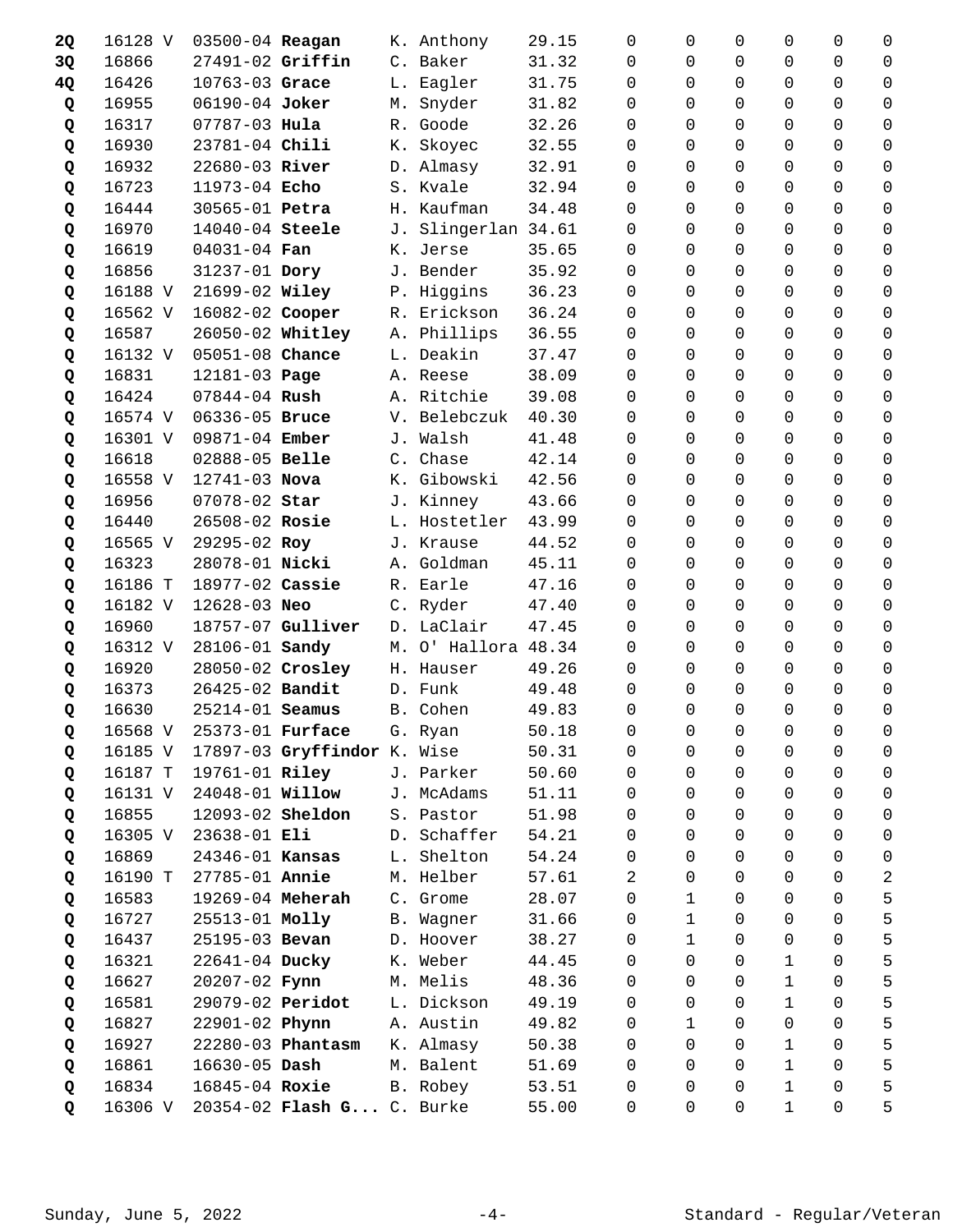| Q | 16304 V | 18769-02 Rayne      |                          |    | C. Phillips                          | 55.75     | 0              | 0            | $\mathbf 0$    | 1            | 0              | 5  |
|---|---------|---------------------|--------------------------|----|--------------------------------------|-----------|----------------|--------------|----------------|--------------|----------------|----|
|   | 16730   | 26396-02 Exxon      |                          |    | S. Burk                              | 32.17     | $\mathbf 0$    | 0            | 1              | 0            | 0              | 5  |
|   | 16579   | 13816-04 Duke       |                          |    | S. Wright                            | 34.35     | $\mathbf 0$    | $\Omega$     | 1              | 0            | 0              | 5  |
|   | 16862   | 03679-04 Endora     |                          |    | R. Domfort                           | 53.88     | 0              | 0            | $\mathbf{1}$   | 0            | 0              | 5  |
|   | 16430   | 16629-02 Jake       |                          |    | F. Hughes                            | 58.64     | 3              | 0            | $\mathbf 0$    | 1            | 0              | 8  |
|   | 16872   | $27466 - 02$ Jaz    |                          |    | R. Slater                            | 63.98     | 8              | $\Omega$     | 0              | 0            | 0              | 8  |
|   | 16874   | 27754-01 Aryi       |                          |    | B. Lutz                              | 59.42     | 4              | $\Omega$     | 0              | 1            | 0              | 9  |
|   | 16830   | $07424 - 04$ Calvin |                          |    | J. Klein                             | 64.57     | 9              | $\Omega$     | 0              | 0            | 0              | 9  |
|   | 16926   | 18341-06 Onyx       |                          |    | C. Bahler                            | 53.41     | $\mathsf{O}$   | $\mathbf 0$  | 2              | 0            | 0              | 10 |
|   | 16130 V | 23903-01 Duke       |                          |    | D. Jorgensen                         | 67.80     | 12             | $\Omega$     | $\mathbf 0$    | 0            | 0              | 12 |
|   | 16428   | 17798-04 Smokey     |                          |    | K. Daughtridg 64.31                  |           | 9              | $\Omega$     | 0              | 1            | 0              | 14 |
|   | 16361   | 13341-05 Kaiden     |                          |    | C. Armbrust                          | 29.29     | 0              | $\Omega$     | 0              | 0            | 1              | 15 |
|   | 16829   | 06756-03 Jordan     |                          |    | D. Bader                             | 34.78     | 0              | 0            | 0              | 0            | 1              | 15 |
|   | 16935   |                     | 28554-01 <b>Sriracha</b> |    | S. Bodwell                           | 44.55     | 0              | 1            | 1              | 1            | 0              | 15 |
|   | 16320 H | 21597-02 Ramsay     |                          |    | K. Gniewek                           | 48.43     | 0              | $\Omega$     | 0              | 0            | 1              | 15 |
|   | 16853   |                     | 12646-02 Keep-Her        |    | D. Furtak                            | 51.93     | 0              | $\Omega$     | 0              | 0            | 1              | 15 |
|   | 16582   | 19185-02 Cupid      |                          |    | B. Minnich                           | 53.79     | 0              | 0            | 2              | 1            | 0              | 15 |
|   | 16363   |                     | 16950-06 Berkeley        |    | K. Shapiro                           | 30.27     | 0              | $\mathbf{1}$ | $\mathbf 0$    | 0            | 1              | 20 |
|   | 16303 V | 17128-02 Gigi       |                          | L. | Tabellion                            | 33.77     | 0              | $\Omega$     | 1              | 0            | 1              | 20 |
|   | 16127 V | 11635-03 Addie      |                          |    | C. Hurst                             | 45.38     | 0              | $\Omega$     | 1              | 0            | 1              | 20 |
|   | 16357   | 09817-04 Akira      |                          |    | J. Decato                            | 47.15     | 0              | 0            | $\overline{0}$ | 1            | $\mathbf 1$    | 20 |
|   | 16957   | 12679-05 Meg        |                          |    | C. Hofacker                          | 48.57     | 0              | 0            | 1              | 0            | 1              | 20 |
|   | 16567 V | 22459-02 Bungee     |                          |    | C. Diaz                              | 49.88     | 0              | $\Omega$     | 0              | 1            | 1              | 20 |
|   | 16859   | 13994-05 Tessa      |                          |    | D. Gibbs                             | 61.23     | 6              | $\Omega$     | 0              | 0            | 1              | 21 |
|   | 16725   | 14977-02 Riot       |                          |    | B. Maki                              | 32.41     | 0              | 2            | $\mathbf 0$    | 0            | $\mathbf 1$    | 25 |
|   | 16315   | 04010-05 Brooke     |                          |    | A. Venckus                           | 53.04     | $\mathsf{O}$   | 0            | $\mathbf 1$    | 1            | $\mathbf 1$    | 25 |
|   | 16876   | 29130-01 Juniper    |                          |    | E. Beck                              | 72.05     | 17             | $\Omega$     | 1              | 1            | 0              | 27 |
|   | 16865   |                     | 07299-04 Lily Rose       |    | L. Haupricht                         | 78.80     | 23             | $\Omega$     | 0              | 1            | 0              | 28 |
|   | 16732   | 17444-03 Zip        |                          |    | B. Miller                            | 36.37     | $\mathsf{O}$   | 2            | 1              | 0            | 1              | 30 |
|   | 16832   | 13127-05 Mollie     |                          |    | A. Yaste                             | 54.69     | $\mathsf{O}$   | $\Omega$     | 2              | 1            | 1              | 30 |
|   | 16857   | 12646-03 Jerzy      |                          |    | D. Furtak                            | 60.31     | 5              | $\Omega$     | $\mathbf 1$    | 1            | 1              | 30 |
|   | 16968   | 26526-02 Reagan     |                          |    | R. Wasilak                           | 77.79     | 22             | $\Omega$     | 2              | 0            | 0              | 32 |
|   | 16319   | 15124-03 Ivy        |                          |    | M. Jones                             | 63.27     | 8              | $\mathbf 0$  | $1\,$          | $\mathbf 1$  | $\mathbf 1$    | 33 |
|   | 16429   | 13732-04 Shorty     |                          |    | T. Richardson 53.02                  |           | $\overline{0}$ | $\mathsf 0$  | $\overline{a}$ | $\mathsf{O}$ | $\overline{a}$ | 40 |
|   | 16860   | 15310-04 Mysti      |                          |    | B. Hobbs                             | 65.41     | 10             | 0            | 2              | 1            | 1              | 40 |
|   | 16578   | 12741-04 Skye       |                          |    | K. Gibowski                          | 75.00     | 20             | 0            | $\mathbf 0$    | $\mathbf 1$  | 1              | 40 |
|   | 16311 V | 28223-01 Jack       |                          |    | N. Newman                            | 77.78     | 22             | $\Omega$     | 0              | 1            | $\mathbf 1$    | 42 |
|   | 16954   | 02775-07 Natasha    |                          |    | M. Hendershot                        | 58.38     | 3              | 0            | 5              | $\mathbf 1$  | 2              | 63 |
|   | 16414   | 05408-08 Razor      |                          |    | J. Ritchhart                         | 48.74     | 0              | 3            | 3              | 1            | 2              | 65 |
|   | 16374   | 26876-01 Ellie      |                          |    | A. Brownell                          | Absent    |                |              |                |              |                |    |
|   | 16421   | 28403-01 Kota       |                          |    | J. Durgin                            | Absent    |                |              |                |              |                |    |
|   | 16423   | 07319-03 Jack       |                          |    | M. Durbin                            | $\rm{NT}$ | 0              | 0            | 0              | 0            | 0              |    |
|   | 16433   | 21855-04 Tilly      |                          |    | C. Zydek                             | Absent    |                |              |                |              |                |    |
|   | 16441   | 26715-02 Avery      |                          |    | A. Kallay                            | $\rm{NT}$ | 0              | $\mathsf 0$  | 0              | 0            | $\mathbf 1$    |    |
|   | 16443   |                     | 28403-03 Sapphire        |    | J. Durgin                            | Absent    |                |              |                |              |                |    |
|   | 16577   | 12028-05 Remi       |                          |    | K. Dunlap                            | Absent    |                |              |                |              |                |    |
|   | 16625   |                     |                          |    | 19029-04 Beauregard Y. Carson-Ste NT |           | 0              | 0            | 0              | 0            | 0              |    |
|   | 16721   |                     | 11794-03 Brightlee       |    | A. Koebler                           | NT        | 0              | $\Omega$     | 2              | 0            | 3              |    |
|   | 16722   | 09143-03 Brina      |                          |    | P. Cochran                           | Absent    |                |              |                |              |                |    |
|   | 16833   | 13199-05 Corey      |                          |    | C. Walters                           | $\rm{NT}$ | 0              | 0            | $\mathbf{1}$   | 1            | $\mathbf{1}$   |    |
|   | 16836   | 27872-02 Lunatic    |                          |    | C. Meirs                             | $\rm{NT}$ | 0              | 0            | 2              | $\mathbf 1$  | $\mathbf 1$    |    |
|   | 16838   | 29412-02 Opus       |                          |    | L. VanVleet                          | $\rm{NT}$ | 0              | 0            | 0              | $\mathbf 1$  | $1\,$          |    |
|   |         |                     |                          |    |                                      |           |                |              |                |              |                |    |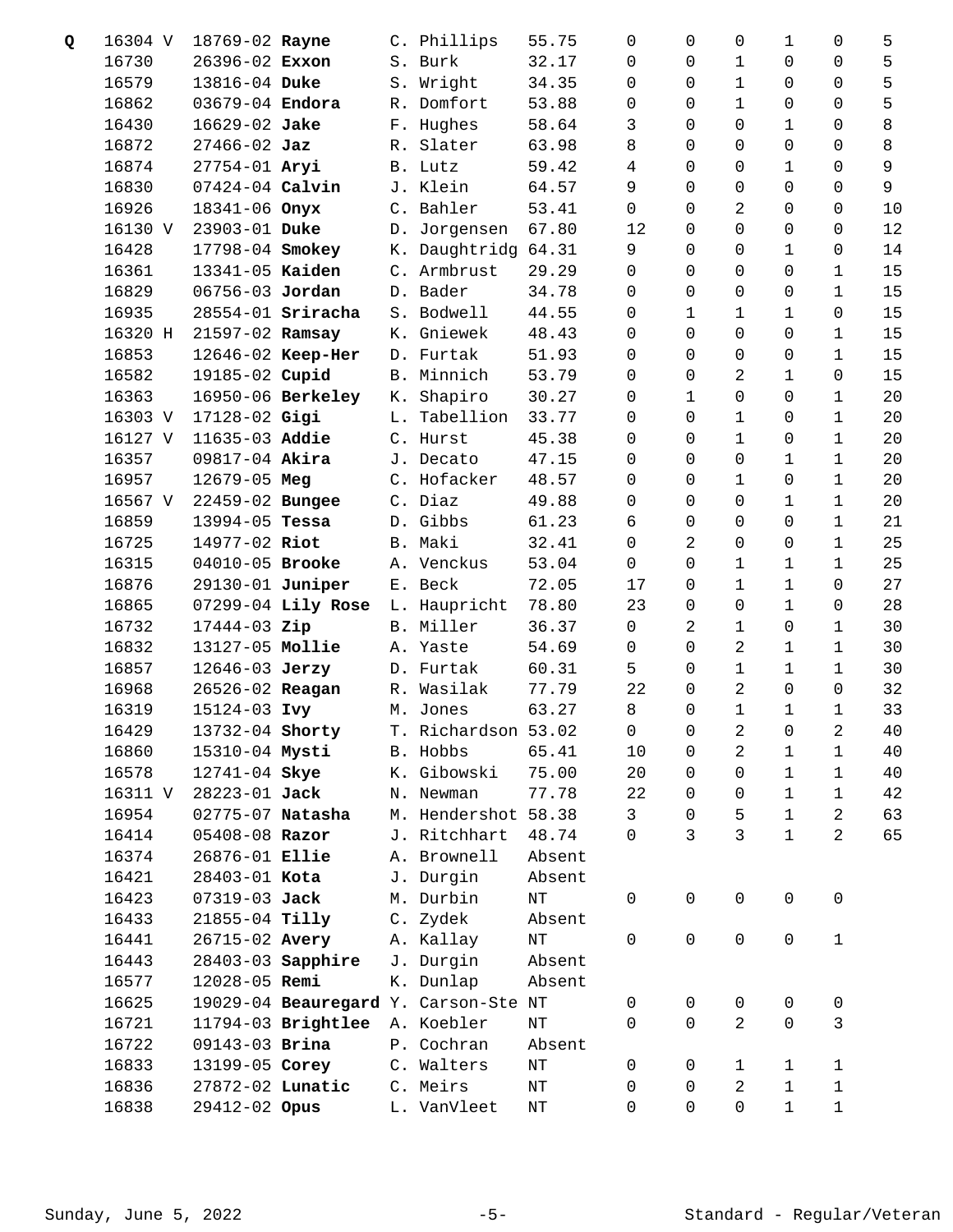| 16868   | $18561 - 04$ Sophie    |  | L. Chinnici          | NΤ     | $\Omega$ | $\Omega$     | $\mathbf{1}$ | $\Omega$ |          |
|---------|------------------------|--|----------------------|--------|----------|--------------|--------------|----------|----------|
| 16878   | 30320-01 Cooper        |  | A. Picasso-La NT     |        | $\Omega$ | $\Omega$     | 1            |          |          |
| 16921   | 17067-06 <b>Shiloh</b> |  | A. Holloway          | Absent |          |              |              |          |          |
| 16934   | $28050 - 03$ Pearl     |  | H. Hauser            | NΤ     | $\Omega$ | $\mathbf{1}$ | 1            | $\Omega$ | 0        |
| 16937   | 17067-05 Cowboy        |  | A. Holloway          | Absent |          |              |              |          |          |
| 16965   | $25093 - 03$ Anna      |  | K. Streeter          | NΤ     | $\Omega$ | $\Omega$     | $\Omega$     | $\Omega$ | 1        |
| 16126 V | $10573 - 02$ Alfie     |  | G. Mastrianni Absent |        |          |              |              |          |          |
| 16133 V | $24326 - 02$ Raven     |  | T. Pomeroy           | NΤ     | $\Omega$ | $\Omega$     | 1            | $\Omega$ | $\Omega$ |
| 16181 V | $08596 - 02$ Thula     |  | A. Hughey            | Absent |          |              |              |          |          |
| 16302 V | 13740-03 <b>Piper</b>  |  | D. Lynch             | NΤ     | $\Omega$ | $\Omega$     | $\Omega$     | $\Omega$ | $\Omega$ |
| 16313 V | 29345-01 TJ            |  | R. Larson            | Absent |          |              |              |          |          |
| 16314 V | 24247-01 <b>Eden</b>   |  | L. Montemaran Absent |        |          |              |              |          |          |
| 16560 V | $28589 - 01$ Koda      |  | R. Schroeder         | Absent |          |              |              |          |          |
|         |                        |  |                      |        |          |              |              |          |          |

|           | Distance: 154 yds |                                       |                             | SCT: 55 secs Level 5 Regular/Veteran |                |               |                      |                            | 20 inch Judge: Mark Giles  |                      |                      |
|-----------|-------------------|---------------------------------------|-----------------------------|--------------------------------------|----------------|---------------|----------------------|----------------------------|----------------------------|----------------------|----------------------|
|           | Place Armband     | CPE ID                                | Call Name                   | Handler                              | Time           | TFlts         | Bar                  | Off                        | Oth                        |                      | Maj Total            |
|           | 20734             |                                       | 07813-07 Major C A. Koebler |                                      | 27.18          | $\Omega$      | $\Omega$             | $\Omega$                   | $\Omega$                   | $\Omega$             | $\Omega$             |
| <b>1Q</b> | 20488             | 29342-02 Zeke                         |                             | D. Norwood                           | 29.52          | $\Omega$      | $\mathbf 0$          | 0                          | $\mathbf 0$                | $\Omega$             | $\Omega$             |
| 2Q        | 20489             |                                       |                             | M. Miller                            | 30.80          | $\Omega$      | $\Omega$             |                            | $\Omega$                   | $\Omega$             | $\Omega$             |
| 3Q        |                   | 29523-01 Hopper<br>22355-02 Callie    |                             | K. Metz                              | 30.90          |               | $\Omega$             | $\mathbf 0$                |                            | $\Omega$             |                      |
| 4Q        | 20481             |                                       |                             |                                      |                | $\Omega$      |                      | $\Omega$                   | $\Omega$                   |                      | $\Omega$             |
| Q         | 20735             | 09143-04 Zach                         |                             | P. Cochran                           | 32.06          | 0             | $\Omega$<br>$\Omega$ | $\overline{0}$<br>$\Omega$ | $\mathbf 0$<br>$\Omega$    | $\Omega$<br>$\Omega$ | $\Omega$<br>$\Omega$ |
| Q         | 20142<br>20585 V  | 12402-05 Wick<br>22459-03 Summit      |                             | H. Teegardin<br>C. Diaz              | 34.42          | 0             | $\Omega$             | 0                          | $\Omega$                   | $\overline{0}$       | $\Omega$             |
| Q         |                   |                                       |                             |                                      | 34.77          | 0<br>$\Omega$ | $\Omega$             | $\Omega$                   | $\Omega$                   | $\Omega$             | $\Omega$             |
| Q         | 20138             | 18088-02 Maddie<br>$15741 - 02$ Sara  |                             | H. Weber                             | 35.14          |               | $\Omega$             |                            |                            | $\Omega$             |                      |
| Q         | 20580 V<br>20478  | 09229-07 Vision                       |                             | S. Johnston<br>K. Tudor              | 35.67<br>36.26 | 0             | $\Omega$             | 0<br>0                     | $\mathbf 0$                | 0                    | 0<br>$\Omega$        |
| Q         |                   | 23808-02 Simon                        |                             |                                      |                | 0<br>$\Omega$ | $\Omega$             | $\Omega$                   | $\mathbf 0$<br>$\Omega$    | $\Omega$             | $\Omega$             |
| Q         | 20978             |                                       |                             | K. Underwood<br>E. Woodard           | 37.97          |               | $\Omega$             |                            |                            | $\Omega$             | $\Omega$             |
| Q         | 20485<br>20376 V  | 27848-01 Ripley<br>$29214-01$ Charlie |                             | E. Russell                           | 38.01<br>38.12 | 0<br>$\Omega$ | $\Omega$             | $\mathbf 0$                | $\mathbf 0$                | $\Omega$             | $\Omega$             |
| Q         | 20482             | 26237-01 Rue                          |                             | A. Pagan                             | 38.68          | $\Omega$      | $\Omega$             | $\mathbf 0$<br>$\Omega$    | $\mathbf 0$<br>$\mathbf 0$ | $\Omega$             | $\Omega$             |
| Q<br>Q    | 20928 V           | 22827-01 Pirlo                        |                             | R. Loffredo                          | 39.49          | 0             | $\Omega$             | $\mathbf 0$                | $\mathbf 0$                | 0                    | $\Omega$             |
| Q         | 20486             | 28834-01 Bear                         |                             | L. Jenkins                           | 39.94          | $\Omega$      | $\Omega$             | 0                          | $\mathbf 0$                | $\Omega$             | $\Omega$             |
|           | 20985             | 27497-02 Toffee                       |                             | L. Woodruff                          | 41.02          | $\Omega$      | $\Omega$             | $\Omega$                   | $\Omega$                   | $\Omega$             | $\Omega$             |
| Q         | 20982             | $21521 - 02$ Salty                    |                             | N. Sorensen                          | 41.25          | $\Omega$      | $\Omega$             | $\mathbf 0$                | $\mathbf 0$                | $\Omega$             | $\Omega$             |
| Q<br>Q    | 20425 V           | 10462-03 Dug                          |                             | A. Fern                              | 41.38          | $\Omega$      | $\Omega$             | $\Omega$                   | $\Omega$                   | $\Omega$             | $\Omega$             |
| Q         | 20976             | 27497-01 Toasty                       |                             | L. Woodruff                          | 42.48          | $\Omega$      | $\Omega$             | $\Omega$                   | $\Omega$                   | $\Omega$             | $\Omega$             |
| Q         | 20952 V           | 20550-01 Cote                         |                             | J. Koras                             | 43.18          | $\Omega$      | $\Omega$             | $\Omega$                   | $\Omega$                   | $\Omega$             | $\Omega$             |
| Q         | 20633 V           | 27916-01 Bella                        |                             | C. Bye                               | 46.00          | $\Omega$      | $\Omega$             | $\Omega$                   | $\Omega$                   | $\Omega$             | $\Omega$             |
| Q         | 20365 V           | 19021-01 Bosco                        |                             | D. Anthony                           | 47.11          | $\Omega$      | $\Omega$             | $\Omega$                   | $\Omega$                   | $\Omega$             | $\Omega$             |
| Q         | 20370 V           | 25468-03 Spark                        |                             | J. Franke                            | 47.94          | $\Omega$      | $\Omega$             | $\Omega$                   | $\Omega$                   | $\Omega$             | $\Omega$             |
| Q         | 20141             | $23142-02$ Dazzle                     |                             | D. Wilson                            | 48.04          | $\Omega$      | $\Omega$             | 0                          | $\mathbf 0$                | $\Omega$             | $\Omega$             |
| Q         | 20975             | 15325-04 Jelly                        |                             | H. Salamay                           | 48.68          | $\Omega$      | $\Omega$             | $\Omega$                   | $\Omega$                   | $\Omega$             | $\Omega$             |
| Q         | 20469             | 06507-04 Joy                          |                             | S. Amsden                            | 48.91          | $\Omega$      | $\Omega$             | $\Omega$                   | $\Omega$                   | $\Omega$             | $\Omega$             |
| Q         | 20967 V           | 26462-01 Yoshi                        |                             | W. Sweet                             | 48.91          | $\mathbf 0$   | $\Omega$             | $\overline{0}$             | $\mathbf 0$                | $\Omega$             | $\Omega$             |
| Q         | 20575 V           | 07772-02 Tesla                        |                             | K. Haveman-Ku 51.44                  |                | $\Omega$      | $\Omega$             | $\Omega$                   | $\Omega$                   | $\Omega$             | $\Omega$             |
| Q         | 20438 V           | 25247-01 Addi                         |                             | K. Rueschhoff 51.90                  |                | $\Omega$      | $\Omega$             | $\Omega$                   | $\Omega$                   | $\Omega$             | $\Omega$             |
| Q         | 20491             | 30214-01 Callie                       |                             | K. Arnold                            | 53.13          | 0             | $\Omega$             | $\overline{0}$             | $\mathbf 0$                | $\Omega$             | 0                    |
| Q         | 20383             | 12719-03 Keegan                       |                             | B. Fitzgerald 53.46                  |                | $\Omega$      | $\Omega$             | $\overline{0}$             | $\mathbf 0$                | $\Omega$             | $\Omega$             |
| Q         | 20372 V           | 26236-01 Zack                         |                             | S. Hughes                            | 54.03          | $\Omega$      | $\Omega$             | $\mathbf 0$                | $\Omega$                   | $\Omega$             | $\Omega$             |
| Q         | 20436 V           | 23393-01 Elphie                       |                             | H. Ship                              | 55.82          | $\Omega$      | $\Omega$             | $\Omega$                   | $\Omega$                   | $\Omega$             | $\Omega$             |
|           |                   |                                       |                             |                                      |                |               |                      |                            |                            |                      |                      |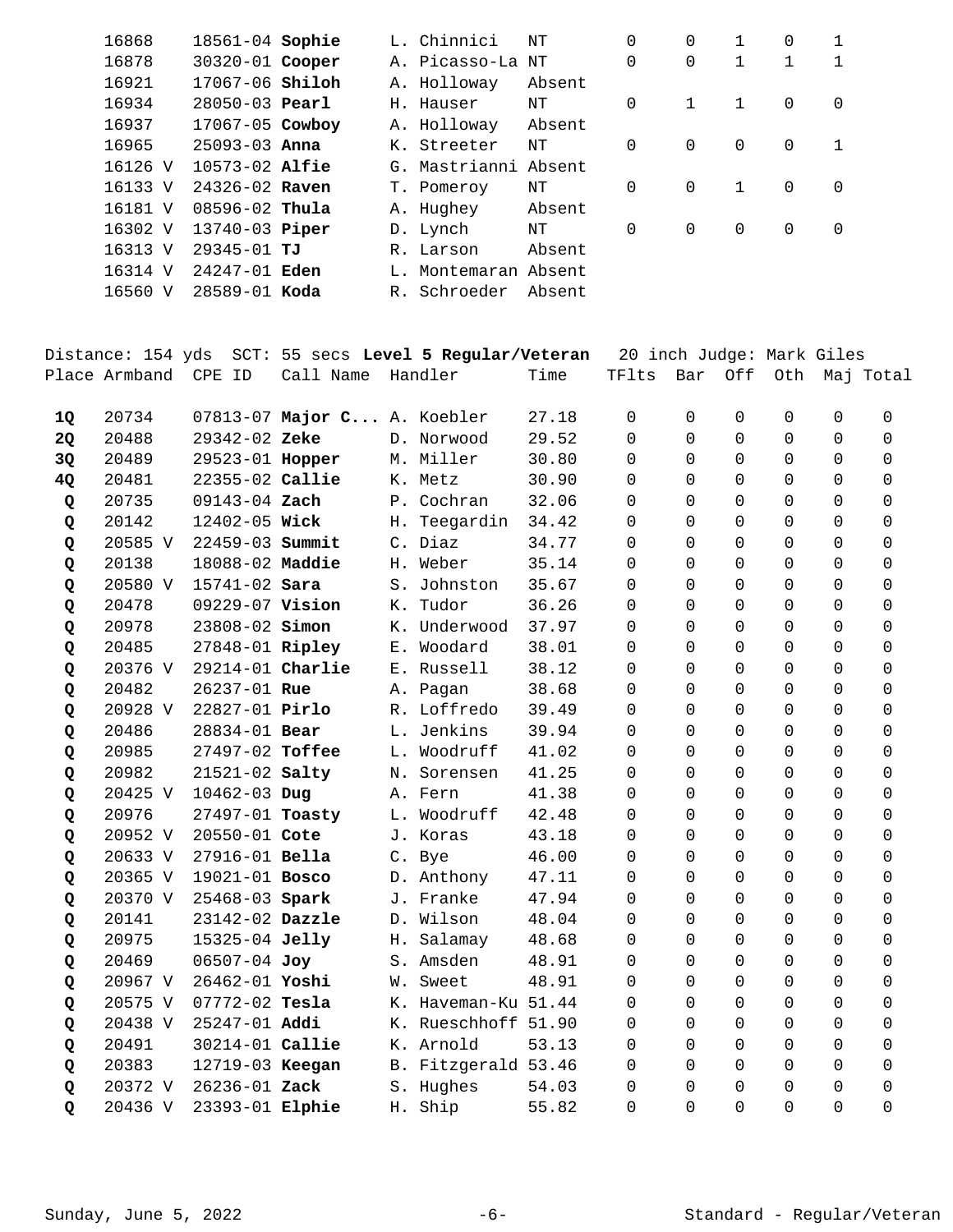| Q | 20988   | 20550-03 Tek      |                          |    | J. Koras            | 27.28 | 0                   | $\mathbf 1$    | 0              | 0                   | 0           | 5  |
|---|---------|-------------------|--------------------------|----|---------------------|-------|---------------------|----------------|----------------|---------------------|-------------|----|
| Q | 20981   | 20550-04 Remy     |                          |    | J. Koras            | 30.25 | $\mathbf 0$         | $\mathbf 1$    | 0              | 0                   | 0           | 5  |
| Q | 20536   | 14181-08 Nick     |                          |    | A. Faas             | 32.15 | 0                   | $\mathbf 1$    | 0              | 0                   | $\Omega$    | 5  |
| Q | 20741   | 26153-01 Fli      |                          |    | S. Gordon           | 33.14 | 0                   | $\mathbf 1$    | 0              | 0                   | 0           | 5  |
| Q | 20378   | 03511-06 Danteh   |                          |    | A. Malott           | 37.70 | 0                   | $\mathbf 1$    | 0              | 0                   | 0           | 5  |
| Q | 20743   | 23067-02 Nico     |                          |    | B. Botteri          | 39.61 | 0                   | 1              | 0              | 0                   | 0           | 5  |
| Q | 20331   | 20992-03 Hamish   |                          |    | C. Moore            | 39.69 | 0                   | $\mathbf{1}$   | 0              | 0                   | 0           | 5  |
| Q | 20464   | 09229-06 Majik    |                          | К. | Tudor               | 39.87 | 0                   | 0              | $\overline{0}$ | 1                   | 0           | 5  |
| Q | 20747   | 05187-05 Teppo    |                          |    | J. Schlegel         | 40.60 | 0                   | 1              | 0              | 0                   | 0           | 5  |
| Q | 20472   | 07963-04 Pepper   |                          |    | B. Menini           | 44.55 | $\Omega$            | $\Omega$       | 0              | 1                   | 0           | 5  |
| Q | 20135   | 11635-04 Caliber  |                          |    | C. Hurst            | 45.82 | 0                   | $\mathbf 1$    | 0              | 0                   | 0           | 5  |
| Q | 20328   | 12000-08 Susi     |                          |    | D. Keith            | 46.27 | 0                   | 0              | 0              | 1                   | 0           | 5  |
| Q | 20382   | 09817-05 Aspen    |                          |    | J. Decato           | 48.23 | 0                   | 0              | 0              | $\mathbf 1$         | 0           | 5  |
| Q | 20318 V | 14604-03 Zuri     |                          | S. | Grachek             | 48.23 | 0                   | $\mathbf 0$    | 0              | 1                   | 0           | 5  |
| Q | 20386   | 19021-02 Oakie    |                          |    | D. Anthony          | 49.19 | $\Omega$            | $\mathbf{1}$   | 0              | 0                   | 0           | 5  |
| Q | 20475   | 10804-03 Fergie   |                          |    | S. Cappiello        | 49.58 | 0                   | $\mathbf{1}$   | 0              | 0                   | 0           | 5  |
| Q | 20324 T | 28204-01 Two      |                          |    | L. Anderson         | 49.69 | $\Omega$            | $\Omega$       | $\mathbf 0$    | 1                   | 0           | 5  |
| Q | 20366 V | 21149-04 Brownie  |                          |    | J. Hughes           | 53.96 | 0                   | $\Omega$       | 0              | 1                   | 0           | 5  |
| Q | 20971 V | 20550-02 Rue      |                          |    | J. Koras            | 60.82 | 5                   | $\Omega$       | 0              | 0                   | $\Omega$    | 5  |
|   | 20641   | 11300-05 Navy     |                          |    | D. Shelton          | 32.26 | 0                   | $\Omega$       | 1              | 0                   | 0           | 5  |
|   | 20351 V | 26425-01 Maggie   |                          |    | D. Funk             | 61.92 | 6                   | 0              | $\overline{0}$ | 0                   | 0           | б  |
|   | 20537   | 21030-04 Zorro    |                          |    | D. Davidheise 31.84 |       | $\Omega$            | $\overline{a}$ | 0              | 0                   | 0           | 10 |
|   | 20739   | 22369-03 Reacher  |                          |    | M. Holland          | 32.24 | 0                   | 2              | 0              | 0                   | 0           | 10 |
|   | 20623 V | 11300-04 Volley   |                          |    | D. Shelton          | 38.26 | 0                   | $\mathbf 1$    | 0              | 1                   | 0           | 10 |
|   | 20584 V | 21511-02 Fenway   |                          |    | R. Conti            | 62.18 | $\overline{7}$      | 0              | $\overline{0}$ | 1                   | 0           | 12 |
|   | 20984   | 26526-01 Indie    |                          |    | R. Wasilak          | 68.80 | 13                  | $\Omega$       | 0              | 0                   | 0           | 13 |
|   | 20929 V | 22932-01 Eli      |                          |    | E. Bowman           | 31.95 | 0                   | $\Omega$       | 0              | 0                   | 1           | 15 |
|   | 20332   | $25370 - 03$ Moss |                          |    | A. McCabe           | 41.11 | 0                   | 3              | 0              | 0                   | 0           | 15 |
|   | 20463   | 08271-07 Koda     |                          |    | K. Pudenz           | 41.50 | 0                   | 0              | 0              | 0                   | $\mathbf 1$ | 15 |
|   | 20953 V | 25093-01 AJ       |                          | К. | Streeter            | 41.50 | 0                   | $\Omega$       | 0              | 0                   | $\mathbf 1$ | 15 |
|   | 20534   | 08270-06 Shack    |                          |    | M. Moser            | 42.94 | $\Omega$            | 0              | 0              | 0                   | $\mathbf 1$ | 15 |
|   | 20484   | 27200-01 Dakota   |                          |    | J. Copenhaver 28.04 |       | 0                   | 1              | 0              | 0                   | 1           | 20 |
|   | 20477   | 08271-06 Toohey   |                          |    | K. Pudenz           | 36.32 | 0                   | $\mathbf 1$    | $\mathbf 0$    | 0                   | 1           | 20 |
|   | 20645   |                   | 28145-01 Fletcher        | Β. | Ship                | 52.70 | $\mathsf{O}\xspace$ | $\mathbf 1$    | $\overline{0}$ | $\mathsf{O}\xspace$ | $\mathbf 1$ | 20 |
|   | 20492   | 12062-04 Jalen    |                          | J. | Cribb               | 54.03 | 0                   | 0              | 0              | 1                   | 1           | 20 |
|   | 20631 V |                   | 25402-01 <b>Sullivan</b> |    | E. Nalley           | 54.49 | 0                   | $\Omega$       | 0              | 1                   | 1           | 20 |
|   | 20391   | 25468-04 Breeze   |                          |    | J. Franke           | 60.32 | 5                   | $\Omega$       | 0              | 0                   | $\mathbf 1$ | 20 |
|   | 20385   | 18274-03 Cooper   |                          |    | D. Coglietta        | 34.93 | $\Omega$            | 2              | 0              | 0                   | 1           | 25 |
|   | 20973   | 06190-05 Boz      |                          | М. | Snyder              | 45.30 | $\Omega$            | $\mathbf{1}$   | 0              | 1                   | 1           | 25 |
|   | 20388   |                   | 21149-09 Boom Boom       |    | J. Hughes           | 65.72 | 10                  | $\mathbf 1$    | 2              | 0                   | 0           | 25 |
|   | 20143   | 09829-02 Scout    |                          |    | D. Hurst            | 76.03 | 21                  | $\mathbf 0$    | $\overline{0}$ | 1                   | 0           | 26 |
|   | 20487   | 29093-01 Brooks   |                          |    | S. Lyons            | 58.23 | 3                   | $\Omega$       | 1              | 1                   | $\mathbf 1$ | 28 |
|   | 20737   | 23510-02 Colt     |                          |    | B. Workman          | 45.26 | 0                   | $\Omega$       | $\overline{0}$ | 0                   | 2           | 30 |
|   | 20384   | 17994-02 Wally    |                          |    | J. Seitz            | 61.01 | 6                   | $\Omega$       | 1              | 1                   | 1           | 31 |
|   | 20987   |                   | 15347-03 Ellie Mae       |    | H. Salamay          | 59.87 | 4                   | $\Omega$       | 2              | 1                   | $\mathbf 1$ | 34 |
|   | 20738   | 25718-02 Zeus     |                          |    | E. Clark            | 38.82 | $\mathbf 0$         | 0              | $\mathbf 1$    | 0                   | 2           | 35 |
|   | 20639   | 02888-04 Flynn    |                          |    | C. Chase            | 42.79 | 0                   | 2              | 2              | 0                   | 1           | 35 |
|   | 20533   | $01514-07$ Luna   |                          |    | T. Hendrix          | 62.14 | 7                   | $\mathbf{1}$   | 1              | 1                   | 1           | 37 |
|   | 20532   |                   | 16706-03 Sweet Pea       |    | G. Stevens          | 62.93 | 7                   | $\Omega$       | 4              | 0                   | $\mathbf 1$ | 42 |
|   | 20628 V | 22099-02 Duncan   |                          |    | R. Cooney           | 73.19 | 18                  | 0              | 1              | 0                   | 2           | 53 |
|   | 20720 V | 26536-03 Shade    |                          | Т. | Widenhouse 51.91    |       | 0                   | $\Omega$       | 1              | 1                   | 3           | 55 |
|   | 20432 V | $20182 - 02$ Kira |                          |    | D. Miller           | 66.26 | 11                  | 0              | 2              | $\mathbf 1$         | 2           | 56 |
|   |         |                   |                          |    |                     |       |                     |                |                |                     |             |    |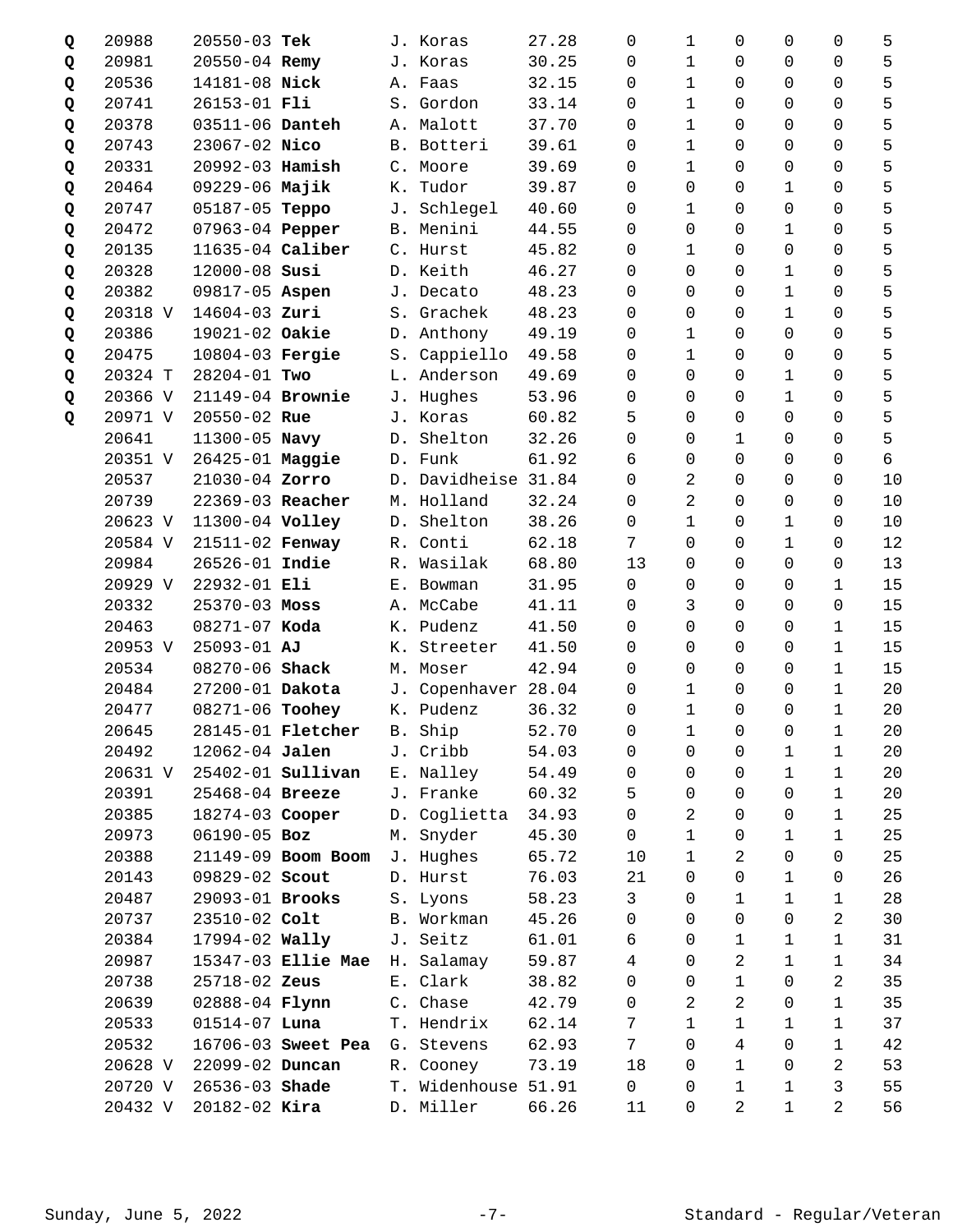| 20329   | 13740-04 <b>Henri</b> |  | D. Lynch             | 68.98  | 13       | 0        | 3        |   | 2. | 63 |
|---------|-----------------------|--|----------------------|--------|----------|----------|----------|---|----|----|
| 20139   | 20447-04 Ranger       |  | R. Heinecke          | NΤ     | 0        | 0        |          | 0 |    |    |
| 20327   | $01220 - 07$ Kirby    |  | S. Zimmerman         | NΤ     | 0        | 0        | 0        | 0 | 0  |    |
| 20387   | $26876 - 04$ Jyn      |  | A. Brownell          | Absent |          |          |          |   |    |    |
| 20389   | $23029 - 02$ Pirlo    |  | L. Coffman           | NΤ     | $\Omega$ | 0        | $\Omega$ | 0 | 0  |    |
| 20466   | $13727-03$ Firefly    |  | M. Marinovich NT     |        | 0        | 0        |          | 0 |    |    |
| 20744   | $17800 - 02$ Portia   |  | A. Walkowicz         | NΤ     | 0        | 0        | 2        |   | 0  |    |
| 20745   | 16745-08 Storm        |  | C. Roman             | NΤ     | 0        | $\Omega$ | 1        | 0 | 0  |    |
| 20416 V | 13732-03 Frankie      |  | T. Richardson Absent |        |          |          |          |   |    |    |
| 20825 V | $07638 - 05$ Jett     |  | D. Yaste             | Absent |          |          |          |   |    |    |
| 20839 V | $07638 - 06$ Maxx     |  | S. Nevitt            | Absent |          |          |          |   |    |    |
| 20877 V | $07299 - 03$ Shadow   |  | L. Haupricht         | NΤ     | 0        | 0        |          |   | 0  |    |
|         |                       |  |                      |        |          |          |          |   |    |    |

|             |               |                     |           | Distance: 154 yds  SCT: 55 secs <b>Level 5 Reqular/Veteran</b> |       | 24 inch Judge: Mark Giles |          |          |              |          |           |
|-------------|---------------|---------------------|-----------|----------------------------------------------------------------|-------|---------------------------|----------|----------|--------------|----------|-----------|
|             | Place Armband | CPE ID              | Call Name | Handler                                                        | Time  | TFlts                     | Bar      | Off      | Oth          |          | Maj Total |
| 10          | 24882         | $15373 - 05$ Bodie  |           | J. Leitzsch                                                    | 34.83 | $\Omega$                  | $\Omega$ | $\Omega$ | 0            | $\Omega$ | $\Omega$  |
| <b>2Q</b>   | 24887         | $21932-04$ Lincoln  |           | P. Karst                                                       | 45.67 | $\Omega$                  | $\Omega$ | $\Omega$ | 0            | $\Omega$ | $\Omega$  |
| 3Q          | 24886         | $27683 - 01$ Bernie |           | K. Lewis                                                       | 46.21 | $\Omega$                  | $\Omega$ | $\Omega$ | 0            | 0        | 0         |
| 4Q          | 24333 V       | 14997-02 Sydney     |           | C. Matzok                                                      | 57.52 | 2                         | $\Omega$ | $\Omega$ | 0            | 0        | 2         |
| $\mathbf Q$ | 24884         | 25126-02 Olive      |           | B. Slicker                                                     | 39.72 | $\Omega$                  | $\Omega$ | $\Omega$ | $\mathbf{1}$ | $\Omega$ | 5         |
| HQ          | 24880 H       | $10559-02$ Kazzie   |           | K. Alexander-                                                  | 54.70 | $\overline{0}$            | $\Omega$ | $\Omega$ | 0            | 0        | $\Omega$  |
|             | 24977 V       | $29427 - 01$ Storm  |           | D. Peatt                                                       | 65.48 | 10                        | $\Omega$ | $\Omega$ | 0            | $\Omega$ | 10        |
|             | 24742 V       | 16370-02 Wilbur     |           | S. Klein                                                       | 30.48 | $\Omega$                  | $\Omega$ | $\Omega$ | 0            |          | 15        |
|             | 24989 V       | $29427-02$ Thunder  |           | D. Peatt                                                       | 45.24 | $\Omega$                  | $\Omega$ | $\Omega$ | $\Omega$     | 1        | 15        |
|             | 24888         | $19640 - 03$ Kayza  |           | K. Paulsen                                                     | 41.65 | 0                         |          | 1        | 0            |          | 25        |
|             | 24539 V       | $22241 - 03$ Ava    |           | D. Sheatler                                                    | 73.75 | 18                        | 2.       | $\Omega$ | 0            | $\Omega$ | 28        |
|             | 24480 V       | 21830-02 Watson     |           | K. Shiple                                                      | 69.54 | 14                        | 0        | 3        |              | 3        | 79        |
|             |               |                     |           |                                                                |       |                           |          |          |              |          |           |

|              |                     |                                        | Distance: 154 yds SCT: 65 secs Level C Reqular/Veteran 4 inch Judge: Mark Giles |                                  |  |  |  |
|--------------|---------------------|----------------------------------------|---------------------------------------------------------------------------------|----------------------------------|--|--|--|
|              |                     | Place Armband CPE ID Call Name Handler |                                                                                 | Time TFlts Bar Off Oth Maj-Total |  |  |  |
| $\mathbf{1}$ | 4503 26169-01 Molly |                                        | T. Urban                                                                        | 73.33 8 0 0 0 0 8                |  |  |  |

Distance: 154 yds SCT: 65 secs **Level C Regular/Veteran** 8 inch Judge: Mark Giles Place Armband CPE ID Call Name Handler Time TFlts Bar Off Oth Maj Total 8607 14464-02 D. Gentile 27.52 0 0 0 0 0 0 **1Q Indy**  8773 25781-02 D. Scheel 31.49 0 0 0 0 0 0 **2Q Maeve 30** 8670 17560-03 **Cotton ...** S. Bankson 36.61 0 0 0 0 0 0 0 0 8203 16941-03 H. Muir 37.22 0 0 0 0 0 0 **4Q Tally**  8807 11741-04 T. Nolan 37.50 0 0 0 0 0 0 **Q Ilsa**  8168 08596-04 A. Hughey 38.34 0 0 0 0 0 0 **Q Litchi**  8679 30579-02 J. Cope 39.39 0 0 0 0 0 0 **Q Ruthie**  Q 8614 26241-02 **Bruiser** B. Cohen 42.31 0 0 0 0 0 0 0 8176 H 25962-02 M. Poulin 43.38 0 0 0 0 0 0 **Q Bob Hope**  8177 25979-01 M. Sutjiamin 50.56 0 0 0 0 0 0 **Q Gretzky**  8612 19134-08 C. Fithian 51.83 0 0 0 0 0 0 **Q Kiwi**  8530 25855-03 S. Botkin 53.00 0 0 0 0 0 0 **Q Louie**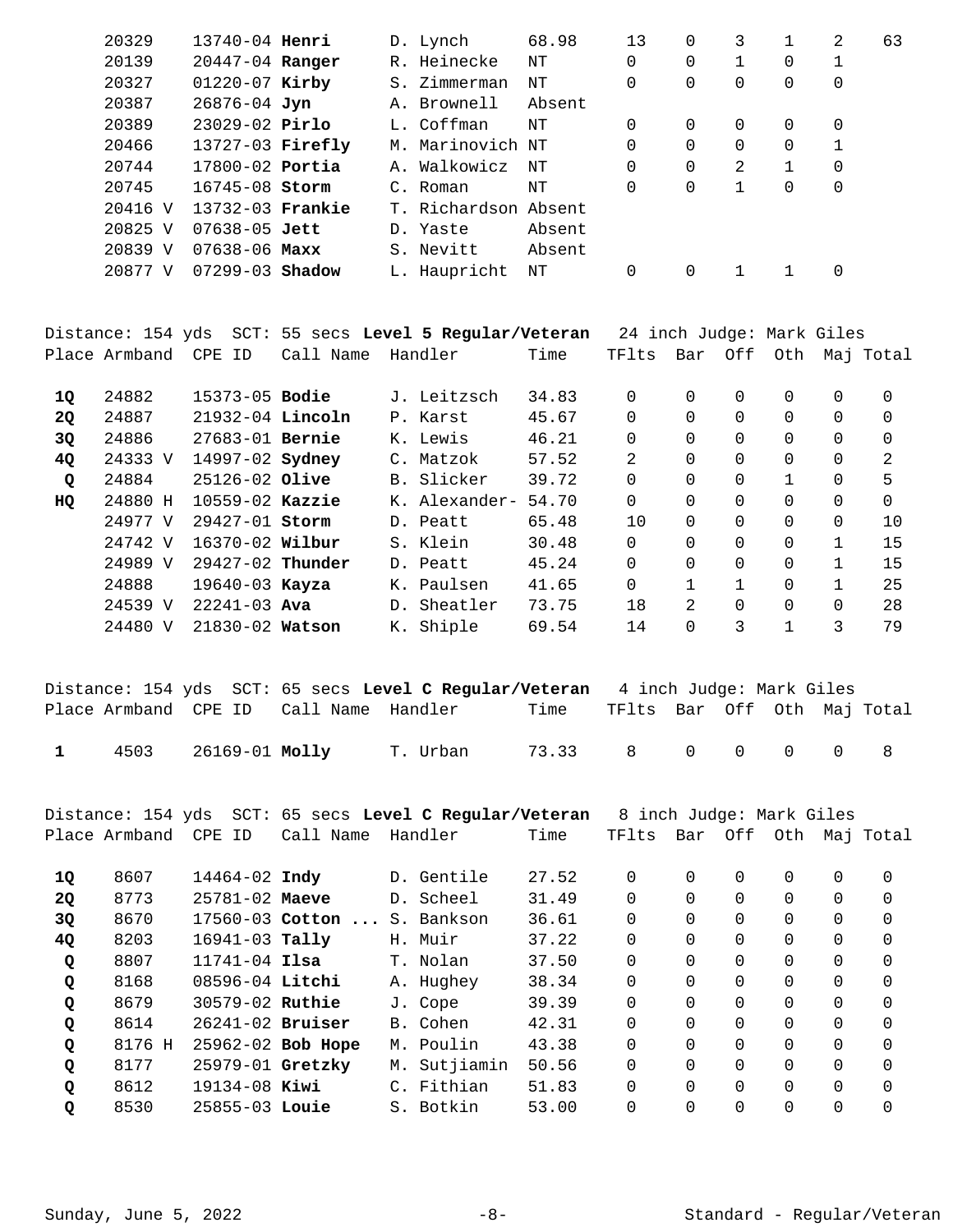| Q | 8255 V | $26248 - 01$ Tails     |                   |    | E. Smith     | 54.67  | 0           | $\Omega$     | 0            | 0           | 0           | 0        |
|---|--------|------------------------|-------------------|----|--------------|--------|-------------|--------------|--------------|-------------|-------------|----------|
| Q | 8770   | $24949 - 01$ Lily      |                   |    | P. Bisker    | 55.00  | 0           | $\Omega$     | $\Omega$     | 0           | $\Omega$    | $\Omega$ |
| Q | 8407 V | $07009 - 05$ Missy     |                   |    | K. Swan      | 58.23  | 0           | $\Omega$     | $\Omega$     | 0           | $\mathbf 0$ | 0        |
| Q | 8413 V | 19626-04 Eloise        |                   |    | J. Locke     | 58.25  | 0           | $\Omega$     | $\Omega$     | 0           | $\mathbf 0$ | 0        |
| Q | 8751   | $01158-05$ Floozie     |                   |    | L. Kosmowski | 59.72  | 0           | $\Omega$     | $\Omega$     | 0           | 0           | $\Omega$ |
| Q | 8675   | $19574 - 04$ Tyke      |                   |    | C. LaCombe   | 61.43  | 0           | $\Omega$     | $\Omega$     | 0           | 0           | 0        |
| Q | 8656 V | 23093-02 Riker         |                   |    | A. Meeler    | 63.67  | 0           | $\Omega$     | 0            | 0           | 0           | 0        |
|   | 8519   | $22419 - 01$ Mia       |                   |    | M. Cortese   | 66.93  | 1           | $\Omega$     | $\Omega$     | 0           | 0           | 1        |
|   | 8211   |                        | 26963-01 Hercules |    | B. Wyatt     | 36.28  | 0           | $\mathbf{1}$ | 0            | 0           | 0           | 5        |
|   | 8605   | 10856-05 Gabi          |                   |    | C. Ponyah    | 47.99  | 0           | 1            | 0            | 0           | 0           | 5        |
|   | 8256 V | $02584 - 03$ Nico      |                   |    | A. Potter    | 56.53  | 0           | 0            | $\mathbf{1}$ | 0           | 0           | 5        |
|   | 8169   | 11124-02 <b>Plinko</b> |                   |    | M. Hinckley  | 79.82  | 14          | $\Omega$     | $\Omega$     | 0           | 0           | 14       |
|   | 8171   | 16699-02 Rufus         |                   |    | Y. Clark     | 50.15  | $\mathbf 0$ | $\Omega$     | 1            | 0           | 1           | 20       |
|   | 8604   | 09393-04 Billy         |                   |    | S. Tanner    | 72.95  | 7           | $\Omega$     | $\Omega$     | 0           | 1           | 22       |
|   | 8657 V | 22892-01 Rocko         |                   |    | A. Lonneman  | 77.81  | 12          | $\Omega$     | $\Omega$     | $\mathbf 1$ | $\mathbf 1$ | 32       |
|   | 8210   | 26066-01 <b>Piper</b>  |                   |    | L. Parkanzky | Absent |             |              |              |             |             |          |
|   | 8805   | 07288-02 Cindy         |                   |    | M. Abdo      | Absent |             |              |              |             |             |          |
|   | 8157 V | $22485 - 01$ Sadie     |                   | V. | Shelburne    | Absent |             |              |              |             |             |          |
|   | 8658 V | $26242 - 02$ Alicia    |                   |    | K. Christian | ΝT     | 0           | 0            | 0            | 1           | 1           |          |

|    |                      |                        | Distance: 154 yds  SCT: 65 secs <b>Level C Regular/Veteran</b> |             |       | 12 inch Judge: Mark Giles |              |             |              |             |              |
|----|----------------------|------------------------|----------------------------------------------------------------|-------------|-------|---------------------------|--------------|-------------|--------------|-------------|--------------|
|    | Place Armband CPE ID |                        | Call Name                                                      | Handler     | Time  | TFlts                     | Bar          | Off         | Oth          |             | Maj Total    |
| 1Q | 12288                |                        | 26038-02 Triscuit                                              | R. Finley   | 29.08 | $\mathbf 0$               | $\Omega$     | $\mathbf 0$ | $\mathbf 0$  | $\mathbf 0$ | 0            |
| 2Q | 12287                | 22325-02 Watson        |                                                                | S. Bonczyk  | 33.99 | $\Omega$                  | $\Omega$     | $\mathbf 0$ | 0            | $\Omega$    | $\Omega$     |
| 3Q | 12910                | 12905-02 Lexi          |                                                                | N. Schmidt  | 34.00 | $\Omega$                  | $\Omega$     | $\Omega$    | $\mathbf 0$  | $\Omega$    | $\Omega$     |
| 4Q | 12915                | 29205-01 Winnie        |                                                                | A. Day      | 35.30 | $\Omega$                  | $\Omega$     | $\Omega$    | $\Omega$     | $\Omega$    | $\Omega$     |
| Q  | 12907                | 10900-08 Beetle        |                                                                | G. Chapman  | 36.94 | $\Omega$                  | $\Omega$     | $\Omega$    | $\mathbf 0$  | $\Omega$    | 0            |
| Q  | 12455                | 15941-02 Eddie         |                                                                | J. Mendoza  | 37.46 | $\Omega$                  | $\Omega$     | $\Omega$    | 0            | $\Omega$    | $\Omega$     |
| Q  | 12802 V              | 23092-01 Kibo          |                                                                | S. Nevitt   | 37.65 | $\Omega$                  | $\Omega$     | $\Omega$    | $\Omega$     | $\Omega$    | $\Omega$     |
| Q  | 12666 V              | $05750 - 05$ Finn      |                                                                | T. Landry   | 40.28 | $\Omega$                  | $\Omega$     | $\Omega$    | $\Omega$     | $\Omega$    | $\Omega$     |
| Q  | 12229                | 26221-03 Gracie        |                                                                | C. Mosca    | 40.29 | $\Omega$                  | $\Omega$     | $\Omega$    | 0            | $\Omega$    | $\Omega$     |
| Q  | 12669 V              | $15658 - 03$ AN'A      |                                                                | J. Moore    | 40.67 | $\Omega$                  | $\Omega$     | $\mathbf 0$ | 0            | $\Omega$    | $\mathsf{O}$ |
| Q  | 12772 V              | 24984-01 Joey          |                                                                | T. Knilans  | 40.68 | $\Omega$                  | $\Omega$     | $\Omega$    | $\Omega$     | $\Omega$    | $\Omega$     |
| Q  | 12280                |                        | 15877-04 Benjamin                                              | P. Schairer | 41.30 | $\Omega$                  | $\Omega$     | $\Omega$    | $\Omega$     | $\Omega$    | 0            |
| Q  | 12226                | 27044-01 Abby          |                                                                | D. Haynes   | 43.45 | $\Omega$                  | $\Omega$     | $\Omega$    | 0            | $\Omega$    | $\Omega$     |
| Q  | 12105 V              | 06948-04 Calvin        |                                                                | B. Gilday   | 46.48 | $\Omega$                  | $\Omega$     | $\Omega$    | 0            | $\Omega$    | 0            |
| Q  | 12207 V              | 20129-01 Blackie       |                                                                | S. Howarth  | 47.38 | $\Omega$                  | $\Omega$     | $\Omega$    | $\Omega$     | $\Omega$    | $\Omega$     |
| Q  | 12227                | 24676-02 Capri         |                                                                | T. Keinz    | 47.96 | $\Omega$                  | $\Omega$     | $\Omega$    | 0            | $\Omega$    | $\Omega$     |
| Q  | 12222                | 23036-01 Murphy        |                                                                | B. Kamel    | 50.64 | $\Omega$                  | $\Omega$     | $\mathbf 0$ | 0            | $\Omega$    | $\mathbf 0$  |
| Q  | 12753 V              |                        | 26385-02 Sir Percy                                             | L. Kreps    | 51.70 | $\Omega$                  | $\Omega$     | $\mathbf 0$ | 0            | $\Omega$    | $\Omega$     |
| Q  | 12691                | $27734 - 01$ Mimi      |                                                                | N. Shimizu  | 56.34 | $\Omega$                  | $\Omega$     | $\Omega$    | $\Omega$     | $\Omega$    | 0            |
| Q  | 12823                | 27872-01 Winnie        |                                                                | C. Meirs    | 56.77 | $\Omega$                  | $\Omega$     | $\Omega$    | $\Omega$     | $\Omega$    | $\Omega$     |
| Q  | 12688                | 24560-01 <b>Sunny</b>  |                                                                | T. Brough   | 59.18 | $\Omega$                  | $\Omega$     | $\Omega$    | 0            | $\Omega$    | $\mathbf 0$  |
| Q  | 12903                | 02361-04 Flora         |                                                                | E. Fletcher | 60.84 | $\Omega$                  | $\Omega$     | $\Omega$    | 0            | $\Omega$    | $\mathbf 0$  |
| Q  | 12218                | 03927-06 Babu          |                                                                | D. Johnson  | 64.08 | $\Omega$                  | $\Omega$     | $\Omega$    | $\Omega$     | $\Omega$    | 0            |
|    | 12809 V              | 13973-03 Keiran        |                                                                | S. Rockhill | 67.16 | 2                         | $\Omega$     | $\Omega$    | $\Omega$     | $\Omega$    | 2            |
|    | 12122                | 05051-07 Steeler       |                                                                | S. Deakin   | 34.57 | $\Omega$                  | $\mathbf{1}$ | $\Omega$    | 0            | $\Omega$    | 5            |
|    | 12555                |                        | 16909-02 Smuggler                                              | K. Otis     | 52.13 | $\Omega$                  | $\Omega$     | $\Omega$    | $\mathbf 1$  | $\Omega$    | 5            |
|    | 12556                | 14261-02 <b>Shelby</b> |                                                                | R. Jacobi   | 54.52 | $\Omega$                  | $\Omega$     | $\Omega$    | $\mathbf{1}$ | $\Omega$    | 5            |
|    | 12686                | 22892-03 Billee        |                                                                | S. Tempel   | 57.27 | $\Omega$                  | $\Omega$     | $\Omega$    | $\mathbf{1}$ | $\Omega$    | 5            |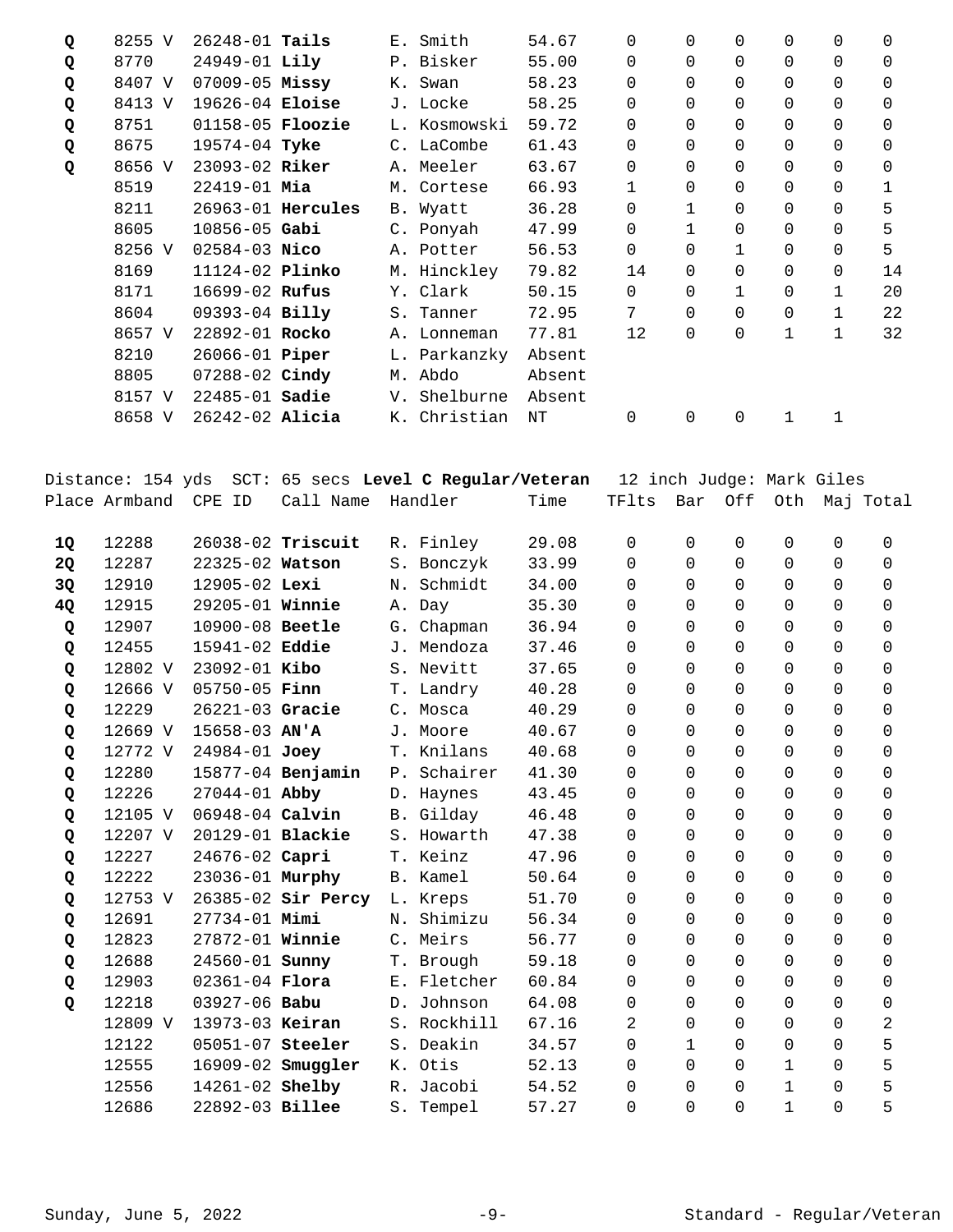| 12453   | $12276 - 03$ Tribble |             | V. Figure    | 33.91  | $\Omega$ | 2        |          | 0 | 0 | 10 |
|---------|----------------------|-------------|--------------|--------|----------|----------|----------|---|---|----|
| 12693   | 29702-01 Oliver      |             | L. Bettinger | 77.81  | 12       | 0        | $\Omega$ | 0 | 0 | 12 |
| 12518 V | $04564 - 06$ Roo     | $R_{\odot}$ | Strasser     | 31.37  | 0        | $\Omega$ | 0        | 0 |   | 15 |
| 12163 V | $04642 - 03$ Mirage  |             | S. Reinolt   | 34.15  | 0        | $\Omega$ |          | 0 |   | 15 |
| 12179 V | 28140-01 Rocket      |             | M. McElwee   | 44.99  | $\Omega$ | $\Omega$ |          | 0 |   | 15 |
| 12460   | 25991-01 Jolie       |             | R. Goudreau  | 50.24  | $\Omega$ | $\Omega$ | $\Omega$ | 0 |   | 15 |
| 12783   | $10908 - 03$ Ice     |             | J. Slivka    | 54.74  | $\Omega$ | $\Omega$ |          | 0 |   | 15 |
| 12217   | $02585 - 04$ Ryder   |             | P. Idlof     | 47.61  | 0        | $\Omega$ |          |   |   | 25 |
| 12816   | $03122 - 09$ WeeGee  |             | J. Rochedieu | NΤ     | 0        | $\Omega$ |          |   | 0 |    |
| 12276 V | $22325 - 01$ Sadie   |             | S. Bonczyk   | Absent |          |          |          |   |   |    |
| 12811   | $21067 - 02$ Siya    | J.          | Austin       | NΤ     | 0        | 0        | 2        |   | 2 |    |
|         |                      |             |              |        |          |          |          |   |   |    |

| Distance: 154 yds  SCT: 55 secs Level C Regular/Veteran  16 inch Judge: Mark Giles |  |      |  |  |                             |
|------------------------------------------------------------------------------------|--|------|--|--|-----------------------------|
| Place Armband CPE ID Call Name Handler                                             |  | Time |  |  | TFlts Bar Off Oth Maj-Total |

| 1Q | 16442   | $28258 - 02$ Cora      |                   |                | F. Hudson    | 31.44 | $\Omega$     | $\Omega$     | $\Omega$     | $\Omega$     | $\Omega$ | 0           |
|----|---------|------------------------|-------------------|----------------|--------------|-------|--------------|--------------|--------------|--------------|----------|-------------|
| 2Q | 16563 V | 19076-03 Jerica        |                   |                | L. Johnson   | 31.59 | $\Omega$     | $\mathbf 0$  | 0            | $\Omega$     | $\Omega$ | 0           |
|    | 16184 T | 17016-08 Dixie         |                   |                |              | 32.17 | $\Omega$     | $\Omega$     | $\Omega$     | $\Omega$     | $\Omega$ | 0           |
| 3Q | 16353   |                        | 04813-05 Ici Blue |                | D. Drouare   | 32.60 | $\Omega$     | $\Omega$     | $\Omega$     | $\Omega$     | $\Omega$ | 0           |
| 4Q |         |                        |                   |                | B. Hartman   |       |              |              |              |              |          |             |
| Q  | 16924   | $10900 - 04$ Toad      |                   |                | G. Chapman   | 33.45 | $\Omega$     | $\Omega$     | $\Omega$     | $\Omega$     | 0        | 0           |
| Q  | 16418   | 01557-06 Rose          |                   | $\mathsf{C}$ . | Thom         | 34.54 | $\Omega$     | $\Omega$     | $\Omega$     | $\Omega$     | 0        | 0           |
| Q  | 16422   | 05408-09 Jessie        |                   |                | J. Ritchhart | 35.39 | $\Omega$     | $\Omega$     | 0            | 0            | 0        | 0           |
| Q  | 16588   | 19076-06 Eli           |                   | L.             | Johnson      | 35.99 | 0            | $\Omega$     | 0            | 0            | 0        | 0           |
| Q  | 16358   | $02821-03$ Swiper      |                   |                | C. Snowden   | 36.34 | $\Omega$     | $\Omega$     | $\Omega$     | $\Omega$     | 0        | $\Omega$    |
| Q  | 16419   | 02674-07 Ryder         |                   |                | K. Stanley   | 36.70 | 0            | $\Omega$     | 0            | 0            | 0        | 0           |
| Q  | 16125 V | 06948-03 Leela         |                   |                | B. Gilday    | 37.88 | 0            | $\Omega$     | 0            | 0            | 0        | $\Omega$    |
| Q  | 16559 V | 24246-01 Sophie        |                   |                | J. Weiss     | 38.25 | $\Omega$     | $\Omega$     | 0            | 0            | 0        | 0           |
| Q  | 16564 V | 19269-01 Oreo          |                   | $\mathsf{C}$ . | Grome        | 38.57 | $\Omega$     | $\Omega$     | 0            | 0            | 0        | $\Omega$    |
| Q  | 16359   | 11495-03 Kimba         |                   |                | V. Haviland  | 39.46 | $\Omega$     | $\Omega$     | 0            | $\Omega$     | 0        | 0           |
| Q  | 16362   | 14337-03 Shelby        |                   | L.             | Seguin       | 39.93 | $\Omega$     | $\Omega$     | 0            | 0            | 0        | 0           |
| Q  | 16352   | 03511-05 Kaioteh       |                   |                | A. Malott    | 40.01 | $\Omega$     | $\Omega$     | 0            | 0            | $\Omega$ | 0           |
| Q  | 16371   | 25575-02 Whiskey       |                   | К.             | Shepherd     | 41.50 | 0            | $\Omega$     | 0            | 0            | 0        | 0           |
| Q  | 16726   | 15607-07 Kassie        |                   |                | T. Miller    | 43.23 | $\Omega$     | $\Omega$     | $\Omega$     | $\Omega$     | 0        | $\Omega$    |
| Q  | 16566 V | 21511-01 <b>Willow</b> |                   | $R_{\odot}$    | Conti        | 47.74 | $\Omega$     | $\Omega$     | $\Omega$     | $\Omega$     | 0        | $\Omega$    |
| Q  | 16435   | 22993-01 Marty         |                   |                | A. Fager     | 47.86 | $\Omega$     | $\Omega$     | $\Omega$     | $\Omega$     | $\Omega$ | $\Omega$    |
| Q  | 16310 V | 27369-01 Ozzie         |                   |                | K. Lee       | 48.75 | $\Omega$     | $\Omega$     | $\Omega$     | $\Omega$     | 0        | $\Omega$    |
| Q  | 16356   | 09571-02 Bosco         |                   |                | M. Holder    | 48.90 | $\Omega$     | $\Omega$     | $\Omega$     | $\Omega$     | 0        | $\Omega$    |
| Q  | 16724   | 13155-04 Flo           |                   |                | J. Haarsma   | 49.74 | $\Omega$     | $\Omega$     | $\Omega$     | $\Omega$     | 0        | 0           |
| Q  | 16307 V |                        | 25370-01 Maverick |                | A. McCabe    | 55.83 | $\Omega$     | $\Omega$     | $\Omega$     | 0            | 0        | 0           |
|    | 16309 V | 27247-01 Peter         |                   |                | L. Gruszka   | 56.53 | $\mathbf{1}$ | $\Omega$     | 0            | 0            | 0        | 1           |
|    | 16923   |                        | 07323-03 Khaleesi |                | M. Bocock    | 56.81 | $\mathbf{1}$ | $\Omega$     | 0            | 0            | 0        | $\mathbf 1$ |
|    | 16572   | 19076-05 Zephi         |                   |                | L. Johnson   | 33.17 | 0            | $\Omega$     | $\mathbf 1$  | 0            | 0        | 5           |
|    | 16871   | 26486-01 Graycie       |                   |                | D. Elder     | 37.89 | 0            | $\Omega$     | $\mathbf 1$  | 0            | 0        | 5           |
|    | 16434   | 22544-02 Tres          |                   |                | S. Rapey     | 38.05 | $\Omega$     | $\mathbf{1}$ | 0            | 0            | 0        | 5           |
|    | 16936   | 10900-06 <b>Squid</b>  |                   |                | C. Foster    | 38.10 | $\Omega$     | $\Omega$     | $\mathbf{1}$ | 0            | 0        | 5           |
|    | 16431 H | 17131-08 Dani          |                   |                | P. Young     | 44.97 | $\Omega$     | $\Omega$     | 0            | $\mathbf{1}$ | 0        | 5           |
|    | 16622   | 04255-08 Maizie        |                   | S.             | Smith        | 44.98 | $\Omega$     | $\Omega$     | $\mathbf{1}$ | 0            | $\Omega$ | 5           |
|    | 16573   | $02646 - 05$ Deena     |                   |                | C. Killam    | 48.76 | $\Omega$     | $\Omega$     | 0            | $\mathbf{1}$ | $\Omega$ | 5           |
|    | 16863   | 18621-03 Rica          |                   |                | J. Greco     | 50.61 | $\Omega$     | $\mathbf{1}$ | $\Omega$     | $\Omega$     | 0        | 5           |
|    | 16427   | 12842-02 Tessie        |                   |                | C. Rovner    | 63.25 | 8            | $\Omega$     | $\Omega$     | $\Omega$     | $\Omega$ | 8           |
|    | 16439   | 25775-01 Renly         |                   |                | S. Tomes     | 63.25 | 8            | $\Omega$     | $\Omega$     | $\Omega$     | $\Omega$ | 8           |
|    |         |                        |                   |                |              |       |              |              |              |              |          |             |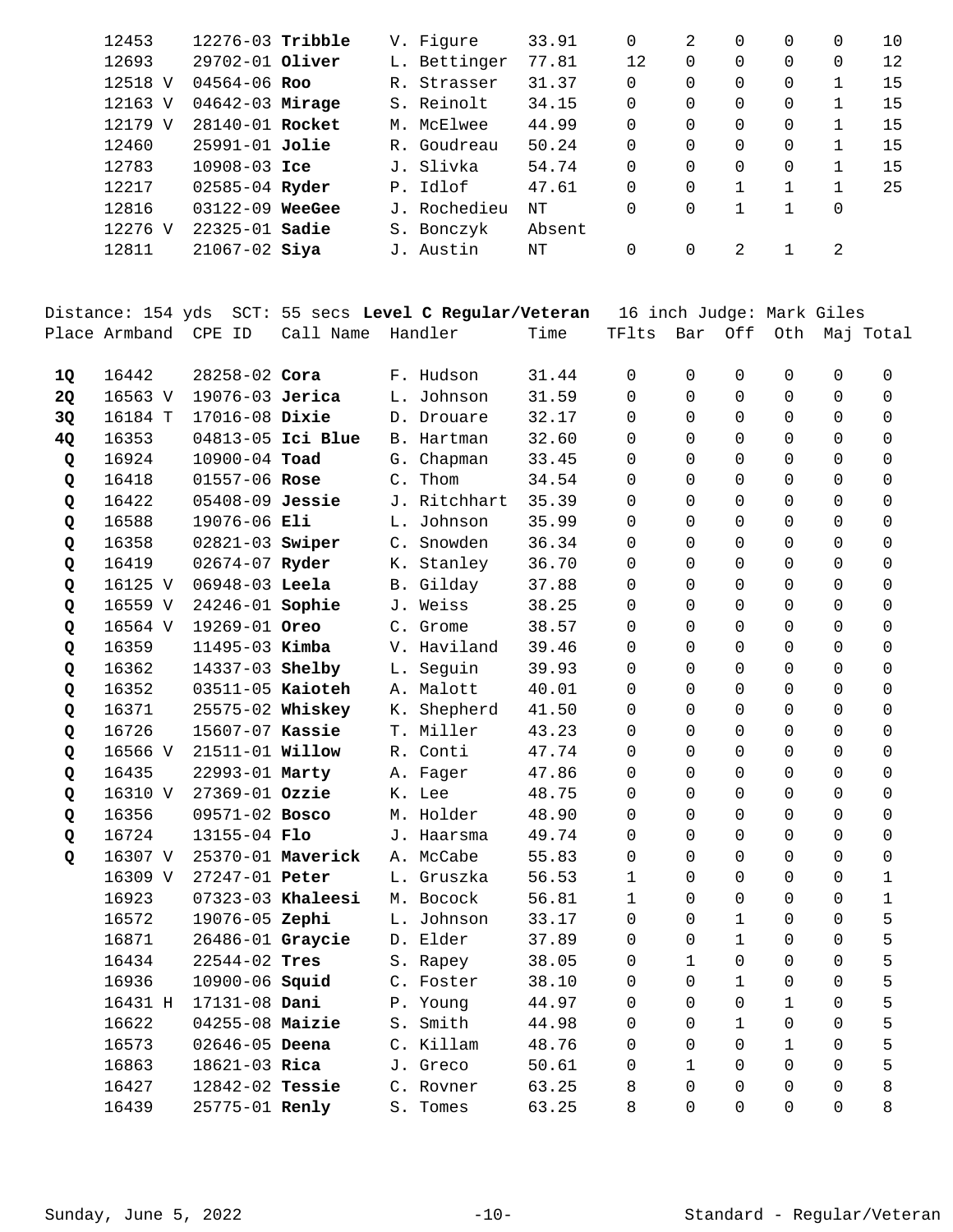| 16308 V | $25654 - 01$ Zoe       |                   | J. Whitis     | 60.46  | 5              | $\Omega$ | 1        | 0            | $\Omega$     | 10 |
|---------|------------------------|-------------------|---------------|--------|----------------|----------|----------|--------------|--------------|----|
| 16636   | 07529-07 Storm         |                   | K. Caplan     | 40.92  | 0              | $\Omega$ | $\Omega$ | 0            |              | 15 |
| 16731   | 11072-04 Patch         |                   | A. Okrasinski | 41.65  | 0              | $\Omega$ | $\Omega$ | 0            | 1            | 15 |
| 16626   | 19134-06 Vegemite      |                   | C. Fithian    | 47.42  | $\overline{0}$ | 0        | 1        | 0            |              | 20 |
| 16837   | 28727-01 Riley         |                   | L. Potter     | 39.44  | $\overline{0}$ |          | 1        | 1            |              | 30 |
| 16828   | 03122-08 Wonder        |                   | J. Rochedieu  | 71.96  | 16             | $\Omega$ | 2        | $\mathbf{1}$ | 0            | 31 |
| 16621   | 08100-03 Mystic        |                   | S. Conrow     | 63.08  | 8              | $\Omega$ |          | 1            | 1            | 33 |
| 16415   | $07844 - 03$ Compass   |                   | A. Ritchie    | 59.52  | 4              | $\Omega$ | 2        | $\mathbf{1}$ | $\mathbf{1}$ | 34 |
| 16835   | 23089-01 <b>slyder</b> |                   | M. Abdo       | 35.65  | $\overline{0}$ | $\Omega$ | 3        | 1            | 1            | 35 |
| 16316   | 05267-04 Kopper        |                   | K. Kalwa      | NΤ     | $\Omega$       | $\Omega$ | $\Omega$ | 1            | 0            |    |
| 16616   | $07529 - 06$ Navi      |                   | K. Caplan     | NΤ     | 0              | 0        | 2        | $\mathbf{1}$ | 1            |    |
| 16124 V | $03784 - 03$ Fame      |                   | B. Allen      | Absent |                |          |          |              |              |    |
| 16189 V | 26319-01 Jasmine       |                   | P. Sager      | Absent |                |          |          |              |              |    |
| 16561 V | 02646-04 Whitney       |                   | C. Killam     | Absent |                |          |          |              |              |    |
| 16569 V |                        | 26050-01 Zavannah | A. Phillips   | NΤ     | 0              | 0        | 0        | 0            | 0            |    |
|         |                        |                   |               |        |                |          |          |              |              |    |

|           | Distance: 154 yds |                    |                            |    | SCT: 55 secs Level C Regular/Veteran |       |                 |              |              | 20 inch Judge: Mark Giles |              |           |
|-----------|-------------------|--------------------|----------------------------|----|--------------------------------------|-------|-----------------|--------------|--------------|---------------------------|--------------|-----------|
|           | Place Armband     | CPE ID             | Call Name                  |    | Handler                              | Time  | TFlts           | Bar          | Off          | Oth                       |              | Maj Total |
|           |                   |                    |                            |    |                                      |       |                 |              |              |                           |              |           |
| 1Q        | 20538             | 21886-02 Karat     |                            |    | A. Haynes                            | 31.80 | $\Omega$        | $\Omega$     | $\Omega$     | 0                         | $\Omega$     | 0         |
| <b>2Q</b> | 20617 V           | $01031 - 04$ Blaze |                            |    | J. Murrin                            | 32.03 | 0               | $\Omega$     | $\mathbf 0$  | 0                         | 0            | 0         |
| 3Q        | 20986             | 30698-01 Fawkes    |                            |    | E. Buerger                           | 32.36 | $\Omega$        | $\Omega$     | $\Omega$     | 0                         | $\Omega$     | $\Omega$  |
| 4Q        | 20134             | 01100-07 Xenia     |                            |    | S. Davis                             | 33.65 | $\Omega$        | $\Omega$     | $\Omega$     | $\Omega$                  | 0            | 0         |
| Q         | 20471             | 07732-04 Brick     |                            |    | L. O'Neil                            | 35.60 | $\Omega$        | $\Omega$     | $\Omega$     | $\Omega$                  | 0            | 0         |
| Q         | 20964 V           | 23808-01 Sophie    |                            |    | K. Underwood                         | 35.68 | $\Omega$        | $\Omega$     | $\Omega$     | 0                         | 0            | 0         |
| Q         | 20963 V           | $23195 - 01$ Laila |                            | J. | Sorum                                | 36.72 | $\Omega$        | $\Omega$     | $\Omega$     | $\Omega$                  | $\Omega$     | $\Omega$  |
| Q         | 20470             | 07134-06 Jaguar    |                            |    | R. Wolters                           | 37.78 | 0               | $\Omega$     | $\mathbf 0$  | 0                         | 0            | 0         |
| Q         | 20748             | 05187-04 Graycen   |                            | J. | Schlegel                             | 37.88 | $\Omega$        | $\Omega$     | $\mathbf 0$  | 0                         | 0            | 0         |
| Q         | 20364 V           | 18274-02 Troy      |                            |    | D. Coglietta                         | 37.88 | 0               | $\Omega$     | 0            | 0                         | 0            | 0         |
| Q         | 20535             | 11326-03 Lucy      |                            |    | K. Whitman                           | 38.35 | $\Omega$        | $\Omega$     | $\Omega$     | $\Omega$                  | $\Omega$     | 0         |
| Q         | 20380             | 04813-07 Aggi Jo   |                            |    | B. Hartman                           | 38.73 | $\Omega$        | $\Omega$     | $\Omega$     | $\Omega$                  | 0            | 0         |
| Q         | 20983             | 22528-03 Jimmy     |                            |    | T. Steg                              | 41.29 | $\Omega$        | $\Omega$     | $\Omega$     | $\Omega$                  | $\Omega$     | 0         |
| Q         | 20140             | 21341-04 Hershey   |                            |    | D. McCall                            | 41.35 | $\Omega$        | $\Omega$     | $\Omega$     | 0                         | 0            | 0         |
| Q         | 20467             | 19295-04 Tavi      |                            |    | P. French                            | 42.46 | $\Omega$        | $\Omega$     | $\Omega$     | $\Omega$                  | $\Omega$     | $\Omega$  |
| Q         | 20479             | 21097-03 Halo      |                            |    | L. Voncina                           | 44.30 | $\Omega$        | $\Omega$     | $\Omega$     | 0                         | 0            | 0         |
| Q         | 20379             | 21149-06 Tony      |                            |    | J. Hughes                            | 46.13 | $\Omega$        | $\Omega$     | $\Omega$     | 0                         | $\Omega$     | 0         |
| Q         | 20483             | $27036 - 01$ Jax   |                            | Κ. | Smith                                | 47.22 | $\Omega$        | $\Omega$     | $\Omega$     | 0                         | $\Omega$     | $\Omega$  |
| Q         | 20851 V           | 02922-06 Soren     |                            |    | C. Hopper                            | 51.22 | $\Omega$        | $\Omega$     | $\Omega$     | 0                         | $\Omega$     | $\Omega$  |
| Q         | 20972             | 15347-02 Heidi     |                            |    | H. Salamay                           | 52.37 | $\Omega$        | $\Omega$     | $\Omega$     | $\Omega$                  | 0            | 0         |
| Q         | 20390             | 25295-02 Kiche     |                            |    | C. Hattabaugh 53.95                  |       | $\Omega$        | $\Omega$     | $\Omega$     | $\Omega$                  | $\Omega$     | 0         |
|           | 20392             | 14337-02 Shynie    |                            |    | L. Sequin                            | 28.62 | 0               | $\mathbf{1}$ | $\mathbf 0$  | 0                         | 0            | 5         |
|           | 20473             | 03033-07 Flame     |                            |    | U. Janicki                           | 36.64 | $\Omega$        | $\Omega$     | $\mathbf{1}$ | 0                         | $\Omega$     | 5         |
|           | 20959 V           |                    | 15325-03 Rocky Road H.     |    | Salamay                              | 55.15 | 0               | $\Omega$     | $\Omega$     | $\mathbf{1}$              | 0            | 5         |
|           | 20974             | 12713-03 Andy      |                            |    | L. Garfinkel                         | 55.42 | 0               | $\Omega$     | 1            | 0                         | 0            | 5         |
|           | 20644             | $26241 - 03$ Aura  |                            |    | B. Cohen                             | 42.91 | $\Omega$        | $\mathbf{1}$ | $\mathbf{1}$ | $\Omega$                  | 0            | 10        |
|           | 20381             |                    | 05450-06 Pandemo D. Piroha |    |                                      | 50.94 | $\Omega$        | $\Omega$     | $\mathbf{1}$ | $\mathbf{1}$              | $\Omega$     | 10        |
|           | 20733             | 26536-02 Sage      |                            |    | T. Widenhouse 60.64                  |       | 5               | $\Omega$     | $\Omega$     | $\mathbf{1}$              | 0            | 10        |
|           | 20368 V           | 25295-01 Satie     |                            |    | C. Hattabaugh 62.25                  |       | $7\overline{ }$ | $\Omega$     | $\Omega$     | $\mathbf{1}$              | 0            | 12        |
|           | 20951 V           | $14040 - 03$ Risq  |                            |    | J. Slingerlan 41.17                  |       | $\mathbf 0$     | $\Omega$     | $\mathbf 0$  | 0                         | $\mathbf{1}$ | 15        |
|           | 20736             | 15607-05 Brie      |                            |    | T. Miller                            | 37.48 | 0               | $\mathbf{1}$ | 0            | $\mathbf 0$               | $\mathbf{1}$ | 20        |
|           | 20137             |                    | 15780-04 Abracad P. Snyder |    |                                      | 47.77 | 0               | $\Omega$     | $\mathbf{1}$ | 0                         | $\mathbf{1}$ | 20        |
|           |                   |                    |                            |    |                                      |       |                 |              |              |                           |              |           |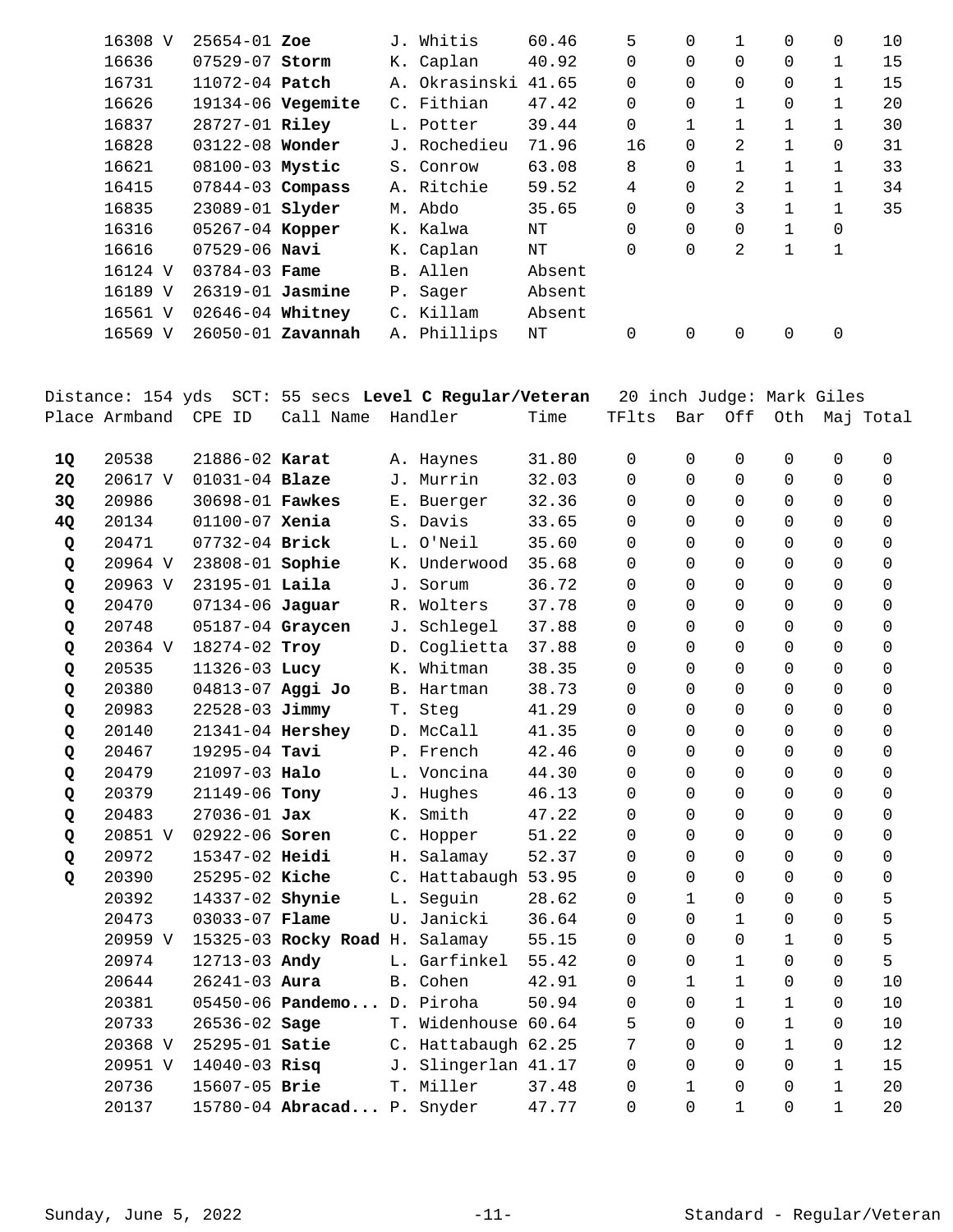| 20490        | 29884-01 Rupee       |                                 | D. Anctil        | 43.13  |   |          |          |   |   | 25 |
|--------------|----------------------|---------------------------------|------------------|--------|---|----------|----------|---|---|----|
| 20969 V      | 26766-01 Imani       |                                 | R. Lonczak       | 57.70  | 2 |          |          |   |   | 27 |
| 20931<br>- V | 26578-01 Jackson     |                                 | S. Block         | 47.02  | 0 | $\Omega$ | 2        |   |   | 30 |
| 20980        | $19595-03$ Liadrin   |                                 | M. Engemann      | 40.39  | 0 |          |          |   | 2 | 40 |
| 20540        | 24764-02 <b>Tipo</b> |                                 | D. Vinci         | 38.03  | 0 |          | 2        | 0 |   | 45 |
| 20476        | 11796-05 Bizzy       |                                 | L. Tagliaferr NT |        | 0 | $\Omega$ | $\Omega$ |   |   |    |
| 20958 V      |                      | $12713-02$ JoeJoe  L. Garfinkel |                  | Absent |   |          |          |   |   |    |
| 20961        | $20156 - 01$ Ozzie   |                                 | J. Lewis         | Absent |   |          |          |   |   |    |

|         |               |                    | Distance: 154 yds SCT: 55 secs Level C Regular/Veteran |             |       | 24 inch Judge: Mark Giles |          |          |          |          |                |
|---------|---------------|--------------------|--------------------------------------------------------|-------------|-------|---------------------------|----------|----------|----------|----------|----------------|
|         | Place Armband | CPE ID             | Call Name                                              | Handler     | Time  | TFlts                     | Bar      | Off      |          |          | Oth Maj Total  |
| 10      | 24879         | $04022 - 08$ Jace  |                                                        | P. Bacskay  | 31.99 | 0                         | 0        | $\Omega$ | $\Omega$ | $\Omega$ | $\overline{0}$ |
| 20      | 24881         | $12024 - 03$ Fabio |                                                        | D. Collings | 33.24 | 0                         | $\Omega$ | $\Omega$ | $\Omega$ | $\Omega$ | $\Omega$       |
| 3Q      | 24885         | 27018-01 Mosby     |                                                        | S. Beck     | 35.58 | 0                         | 0        | $\Omega$ | $\Omega$ | $\Omega$ | $\Omega$       |
| 40      | 24883         | $17116 - 02$ Zeke  |                                                        | H. Meyer    | 38.05 | 0                         | 0        | $\Omega$ | $\Omega$ | $\Omega$ | $\Omega$       |
| $\circ$ | 24637 V       | $04031 - 03$ Bess  |                                                        | K. Jerse    | 48.16 | 0                         | 0        | $\Omega$ | $\Omega$ | $\Omega$ | $\Omega$       |
|         | 24640 V       | $04255 - 07$ Devin |                                                        | S. Smith    | 51.50 | 0                         | 0        |          | $\Omega$ | 0        | 5              |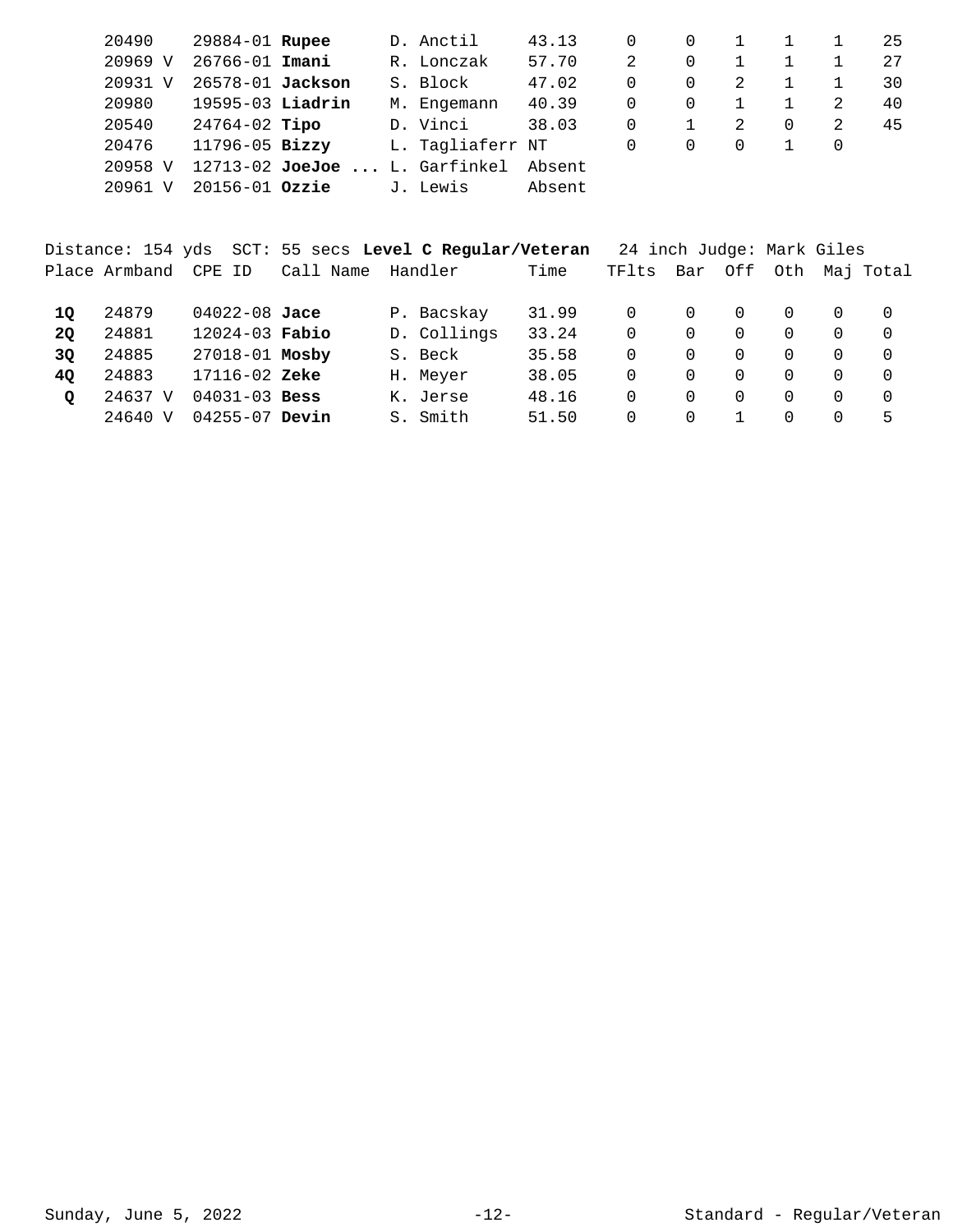## **CPE Nationals Sunday, June 5, 2022 Standard Enthusiast**

|              |                      |                         |                                    | Distance: 154 yds SCT: 70 secs Level 5 Enthusiast (4) 4 inch Judge: Mark Giles |        |                             |              |              |              |              |                       |
|--------------|----------------------|-------------------------|------------------------------------|--------------------------------------------------------------------------------|--------|-----------------------------|--------------|--------------|--------------|--------------|-----------------------|
|              | Place Armband CPE ID |                         | Call Name Handler                  |                                                                                | Time   | TFlts Bar Off Oth Maj Total |              |              |              |              |                       |
| 1Q           |                      | 4252 TH 16813-02 Cooper |                                    | D. Canak                                                                       | 55.16  | $\Omega$                    | 0            | $\Omega$     | 0            | $\Omega$     | $\mathbf 0$           |
| $\mathbf{2}$ |                      |                         | 4152 TH 25962-03 Kevin B M. Poulin |                                                                                | 73.67  | 3                           | $\Omega$     | $\mathbf{1}$ | $\mathbf{1}$ | $\mathbf{1}$ | 28                    |
|              | 4162 T               | 16899-04 Jinx           |                                    | J. Rigney                                                                      | ΝT     | $\Omega$                    | $\Omega$     | $\mathbf{1}$ | 0            | $\Omega$     |                       |
|              |                      |                         |                                    | Distance: 154 yds SCT: 70 secs Level 5 Enthusiast (8) 4 inch Judge: Mark Giles |        |                             |              |              |              |              |                       |
|              | Place Armband CPE ID |                         | Call Name                          | Handler                                                                        | Time   | TFlts                       |              |              |              |              | Bar Off Oth Maj Total |
| 10           | 8262 T               | 24932-02 Kate           |                                    | J. Mudge                                                                       | 37.62  | 0                           | 0            | 0            | 0            | 0            | 0                     |
| <b>2Q</b>    | 8154 T               | 12394-04 Buddy          |                                    | M. BonDurant                                                                   | 50.11  | $\Omega$                    | $\Omega$     | $\Omega$     | 0            | $\Omega$     | $\mathbf 0$           |
| 3Q           | 8155 T               | $16587 - 01$ Aggie      |                                    | S. Shollack                                                                    | 55.13  | $\Omega$                    | $\Omega$     | $\Omega$     | 0            | $\Omega$     | 0                     |
| 4Q           |                      | 8258 TH 11748-04 Dia    |                                    | A. Morden-Moo                                                                  | 68.63  | $\mathbf 0$                 | 0            | $\Omega$     | 0            | $\mathbf 0$  | $\mathbf 0$           |
| Q            | 8509 T               | 15674-04 Rosebud        |                                    | L. Winsky                                                                      | 54.52  | $\mathbf 0$                 | $\Omega$     | $\Omega$     | $\mathbf{1}$ | $\Omega$     | 5                     |
|              | 8660 T               |                         | 27098-01 Pappy Boy                 | J. Beer                                                                        | 77.15  | 7                           | $\Omega$     | $\Omega$     | $\mathbf{1}$ | $\mathbf 0$  | 12                    |
|              | 8158 T               | 24524-01 Baxter         |                                    | T. Barney                                                                      | 40.04  | 0                           | $\mathbf{1}$ | 0            | 0            | $\mathbf 1$  | 20                    |
|              | 8151 T               | 16899-02 Victor         |                                    | J. Rigney                                                                      | 61.08  | $\Omega$                    | <sup>0</sup> | $\Omega$     | $\mathbf{1}$ | 2            | 35                    |
|              | 8411 T               | 03540-04 Gaston         |                                    | M. DeSantis E Absent                                                           |        |                             |              |              |              |              |                       |
|              | 8412 T               | 03630-04 PPitch         |                                    | C. Mosley                                                                      | Absent |                             |              |              |              |              |                       |
|              | 8501 T               | $21373 - 03$ Sammy      |                                    | J. Lishia                                                                      | Absent |                             |              |              |              |              |                       |
|              | 8502 T               | $15674 - 02$ Alfie      |                                    | L. Winsky                                                                      | NT     | $\Omega$                    | $\Omega$     | $\Omega$     | 0            | $\mathbf 0$  |                       |
|              | 8510 T               | 19145-04 Cici           |                                    | T. Rehdorf                                                                     | Absent |                             |              |              |              |              |                       |
|              | 8654 T               | 11373-04 Chico          |                                    | M. Kilpatrick Absent                                                           |        |                             |              |              |              |              |                       |
|              | 8662 T               | 17560-05 <b>Emmie</b>   |                                    | S. Bankson                                                                     | NT     | 0                           | 0            | $\mathbf{1}$ | 1            | 0            |                       |
|              |                      |                         |                                    |                                                                                |        |                             |              |              |              |              |                       |

Distance: 154 yds SCT: 70 secs **Level 5 Enthusiast** (12) 8 inch Judge: Mark Giles Place Armband CPE ID Call Name Handler Time TFlts Bar Off Oth Maj Total

| 10        | 12663T  | $02133 - 03$ Smokey      |                    | L. Medina     | 37.16  | 0              | 0        | 0            | 0        | 0              | 0        |
|-----------|---------|--------------------------|--------------------|---------------|--------|----------------|----------|--------------|----------|----------------|----------|
| <b>2Q</b> | 12212 T | 13114-05 Royal           |                    | J. Wykowski   | 38.18  | $\overline{0}$ | $\Omega$ | $\Omega$     | 0        | $\Omega$       | 0        |
| 3Q        | 12274 T | $21651 - 02$ Memphis     |                    | B. Wilson     | 40.29  | 0              | 0        | $\Omega$     | 0        | 0              | 0        |
| 4Q        | 12521 T | 04615-06 Trinity         |                    | A. Johnson-Mo | 48.29  | $\overline{0}$ | $\Omega$ | $\Omega$     | 0        | $\Omega$       | $\Omega$ |
| Q         | 12764 T | 15583-02 Skye            |                    | M. Frank      | 50.68  | 0              | 0        | $\Omega$     | 0        | 0              | 0        |
| Q         | 12201T  | 13114-04 Piper           |                    | J. Wykowski   | 51.81  | $\overline{0}$ | $\Omega$ | $\Omega$     | 0        | $\mathbf 0$    | $\Omega$ |
| Q         | 12672 T | $04434 - 05$ Josie       |                    | C. Cieslinski | 58.77  | 0              | 0        | $\Omega$     | 0        | $\overline{0}$ | 0        |
| Q         | 12102 T | 13870-03 <b>Finch</b>    |                    | R. Henderson  | 61.64  | $\overline{0}$ | $\Omega$ | $\Omega$     | $\Omega$ | $\overline{0}$ | $\Omega$ |
|           | 12677 T | $23828 - 02$ Bella       |                    | J. Bruns      | 63.19  | $\overline{0}$ | 0        | $\mathbf{1}$ | 0        | $\overline{0}$ | 5        |
|           | 12778T  | $28426 - 01$ Stella      |                    | K. Downs      | 53.96  | $\overline{0}$ | $\Omega$ | $\Omega$     | 0        | 1              | 15       |
|           | 12272 T | 14833-03 <b>Piper</b>    |                    | D. Kroohs     | Absent |                |          |              |          |                |          |
|           | 12277 T |                          | 24281-01 Sadie Mae | A. Snyder     | Absent |                |          |              |          |                |          |
|           |         | 12527 TH 22362-02 Skylar |                    | M. Clothier   | ΝT     | 0              | 0        | $\Omega$     | 1        | 0              |          |
|           | 12610 T | $17127-02$ Daisy         |                    | E. Camilleri  | Absent |                |          |              |          |                |          |
|           | 12755 T | 13123-04 Wilder          |                    | D. Baker      | Absent |                |          |              |          |                |          |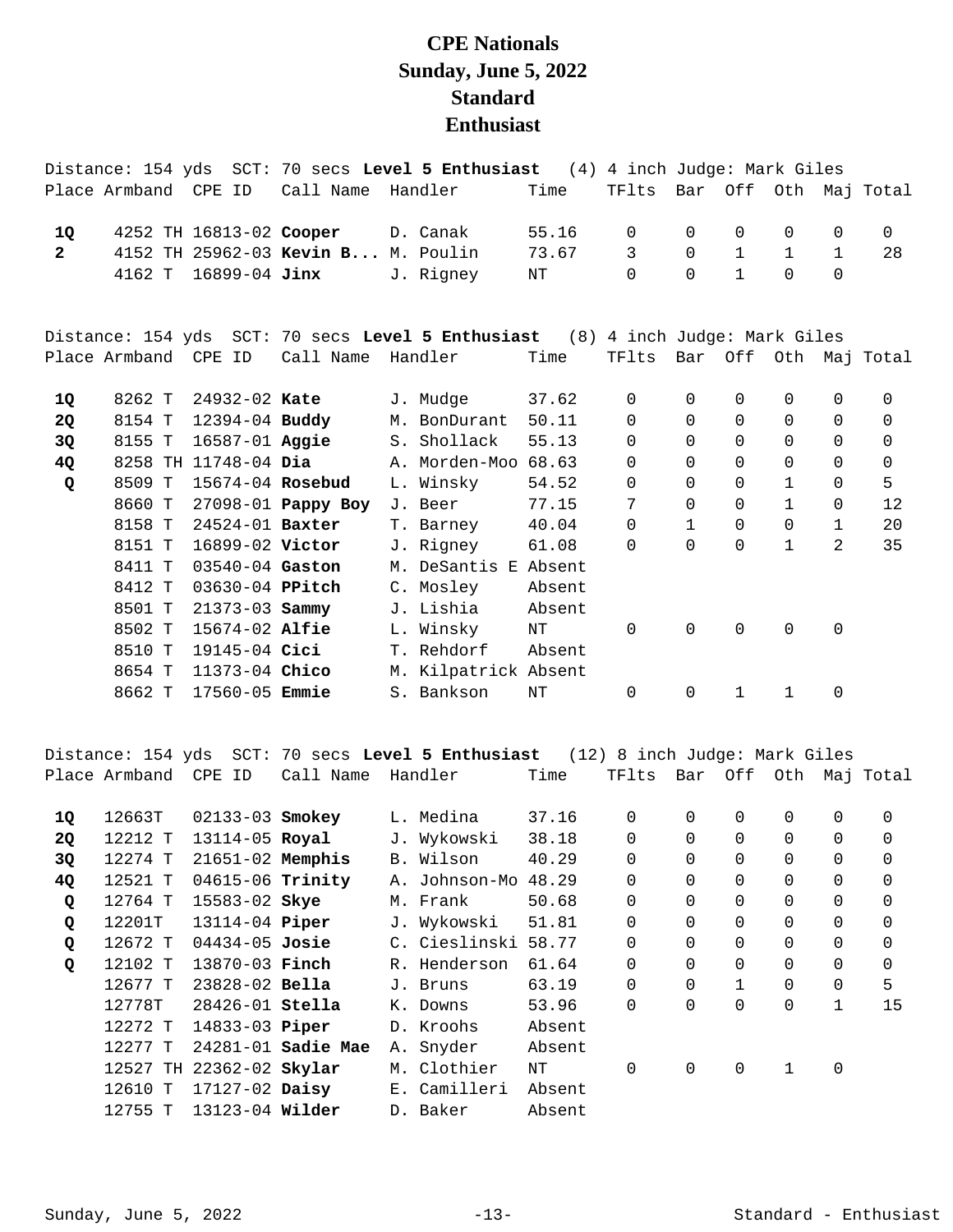| ⊥2804<br>04265-07<br>Prince | OVO<br>- Nuc<br>M | NТ |  |  |  |  |  |
|-----------------------------|-------------------|----|--|--|--|--|--|
|-----------------------------|-------------------|----|--|--|--|--|--|

Distance: 154 yds SCT: 70 secs **Level 5 Enthusiast** (16) 12 inch Judge: Mark Giles Place Armband CPE ID Call Name Handler Time TFlts Bar Off Oth Maj Total

| 1Q | 16708 T | $19821 - 05$ Henna |                   |     | J. Baiocco    | 35.88  | 0              | 0        | $\Omega$     | 0            | 0              | 0        |
|----|---------|--------------------|-------------------|-----|---------------|--------|----------------|----------|--------------|--------------|----------------|----------|
| 2Q | 16557 T | 06336-04 Skye      |                   |     | V. Belebczuk  | 39.11  | $\overline{0}$ | $\Omega$ | $\Omega$     | 0            | $\Omega$       | $\Omega$ |
| 3Q | 16233 T | $29357 - 01$ Alfie |                   |     | M. Argo       | 53.40  | 0              | $\Omega$ | $\Omega$     | 0            | $\overline{0}$ | 0        |
| 4Q | 16230 T | $27195 - 02$ Koda  |                   |     | L. Hartsough  | 68.80  | 0              | $\Omega$ | $\Omega$     | 0            | $\Omega$       | $\Omega$ |
| Q  | 16706 T | 25513-02 Zoey      |                   |     | B. Wagner     | 68.91  | 0              | $\Omega$ | $\Omega$     | 0            | $\mathbf 0$    | 0        |
| Q  | 16704 T | $01181 - 05$ Fern  |                   |     | J. Oricko     | 69.78  | $\overline{0}$ | 0        | $\Omega$     | 0            | 0              | 0        |
|    | 16701 T | $26536 - 01$ Briar |                   |     | T. Widenhouse | 70.95  | $\overline{0}$ | $\Omega$ | 1            | $\mathbf{1}$ | $\Omega$       | 10       |
|    | 16717 T | $25718 - 01$ King  |                   |     | E. Clark      | 56.78  | 0              | 0        |              | 0            | 1              | 15       |
|    | 16683 T |                    | 03798-05 Mordecai |     | D. Rodden     | 85.80  | 15             | 0        | $\mathbf{1}$ | 1            | $\mathbf{1}$   | 40       |
|    | 16223 T | $23210-01$ Maisie  |                   |     | R. Tucker     | Absent |                |          |              |              |                |          |
|    | 16224 T | $24414 - 02$ Eilis |                   |     | M. McAvoy     | NΤ     | 0              | 0        | 1            | 0            | 0              |          |
|    | 16281 T | 05526-06 Enya      |                   | К.  | Thompson      | Absent |                |          |              |              |                |          |
|    | 16571 V | $28589 - 03$ Kizzy |                   | R.  | Schroeder     | Absent |                |          |              |              |                |          |
|    | 16689 T | $25484 - 01$ Duke  |                   | J., | Shires        | Absent |                |          |              |              |                |          |
|    | 16786 T |                    | 26584-01 Munchkin | Ν.  | Smith         | Absent |                |          |              |              |                |          |

Distance: 154 yds SCT: 60 secs **Level 5 Enthusiast** (20) 16 inch Judge: Mark Giles Place Armband CPE ID Call Name Handler Time TFlts Bar Off Oth Maj Total

| 1Q        | 20962 T | $21521 - 01$ Cooper |                    | Ν. | Sorensen     | 41.99 | $\Omega$     | $\Omega$ | 0            | 0        | 0            | 0        |
|-----------|---------|---------------------|--------------------|----|--------------|-------|--------------|----------|--------------|----------|--------------|----------|
| <b>2Q</b> | 20586 T | 25373-02 Loki       |                    |    | G. Ryan      | 42.55 | $\Omega$     | $\Omega$ | $\Omega$     | $\Omega$ | $\Omega$     | 0        |
| 3Q        | 20729 T | 26073-01 Zoey       |                    |    | J. Warling   | 47.40 | $\Omega$     | $\Omega$ | $\Omega$     | 0        | $\Omega$     | $\Omega$ |
| 4Q        | 20322 T | 26061-01 Cooper     |                    | К. | Thousand     | 47.76 | $\Omega$     | 0        | 0            | 0        | $\Omega$     | 0        |
| Q         | 20922 T | $05635 - 03$ Wall-E |                    |    | B. Small     | 49.80 | $\Omega$     | $\Omega$ | $\Omega$     | $\Omega$ | $\Omega$     | $\Omega$ |
| Q         | 20919 T | $08421 - 02$ Artie  |                    |    | S. Bone      | 51.84 | $\Omega$     | $\Omega$ | 0            | 0        | $\Omega$     | $\Omega$ |
| Q         | 20933 T | $08421 - 03$ Doc    |                    |    | S. Bone      | 57.43 | $\Omega$     | 0        | 0            | 0        | 0            | 0        |
| Q         | 20629 T | 25139-01 Marco      |                    |    | L. O'Donovan | 61.36 | 1            | $\Omega$ | $\Omega$     | 0        | $\Omega$     | 1        |
| Q         | 20417 T | $01285 - 09$ Case   |                    |    | L. Gosch     | 51.97 | $\Omega$     | 0        | $\Omega$     | 1        | $\Omega$     | 5        |
|           | 20634 T |                     | 13715-03 Dixie Blu |    | B. LaFleur   | 51.72 | 0            | 0        | 1            | 0        | 0            | 5        |
|           | 20620 T | 13715-02 Willow     |                    |    | B. LaFleur   | 61.62 | $\mathbf{1}$ | $\Omega$ | $\mathbf{1}$ | $\Omega$ | $\Omega$     | 6        |
|           | 20873 T | 27544-01 Cubby      |                    |    | S. Matteau   | 65.10 | 5            | 1        | $\Omega$     | 0        | $\Omega$     | 10       |
|           | 20867 T | 02922-07 Spyro      |                    |    | C. Hopper    | 71.88 | 11           | $\Omega$ | 0            | 0        | 0            | 11       |
|           | 20925 T | $17555 - 02$ Josie  |                    |    | R. Szymek    | 67.61 | 7            | $\Omega$ | $\Omega$     | 1        | $\Omega$     | 12       |
|           | 20367 T | 22832-02 Trapper    |                    |    | T. Pegar     | 72.28 | 12           | $\Omega$ | $\Omega$     | 0        | 0            | 12       |
|           | 20728 T | 19821-07 Jayci      |                    |    | J. Baiocco   | 38.67 | $\Omega$     | $\Omega$ | $\Omega$     | 0        | 1            | 15       |
|           | 20858 T | 13051-09 Chica      |                    |    | M. Godlevski | 53.25 | $\Omega$     | $\Omega$ | $\Omega$     | 0        | $\mathbf{1}$ | 15       |
|           | 20576 T | 09919-04 Roxie      |                    |    | K. Beck      | 68.67 | 8            |          | 0            | 1        | $\Omega$     | 18       |
|           | 20875 T | 28480-01 Scarlet    |                    |    | P. Weymouth  | 51.27 | 0            | $\Omega$ | $\Omega$     | 1        | 1            | 20       |
|           | 20635 T | 28364-01 Atticus    |                    | Α. | Coleman      | 61.04 | $\mathbf{1}$ | $\Omega$ | 1            | 1        | 2            | 41       |
|           | 20326 T | 30847-01 Basil      |                    | G. | Tondel       | NΤ    | $\Omega$     | $\Omega$ | $\Omega$     | 0        | 0            |          |
|           | 20377 T | 29287-01 Scout      |                    |    | H. Hill      | NΤ    | 0            | $\Omega$ | $\Omega$     | 0        | 1            |          |
|           |         |                     |                    |    |              |       |              |          |              |          |              |          |

Distance: 154 yds SCT: 60 secs **Level 5 Enthusiast** (24) 20 inch Judge: Mark Giles Place Armband CPE ID Call Name Handler Time TFlts Bar Off Oth Maj Total

24740 T 24469-02 T. Jackson 41.81 0 1 0 0 0 5 **1Q Seiko**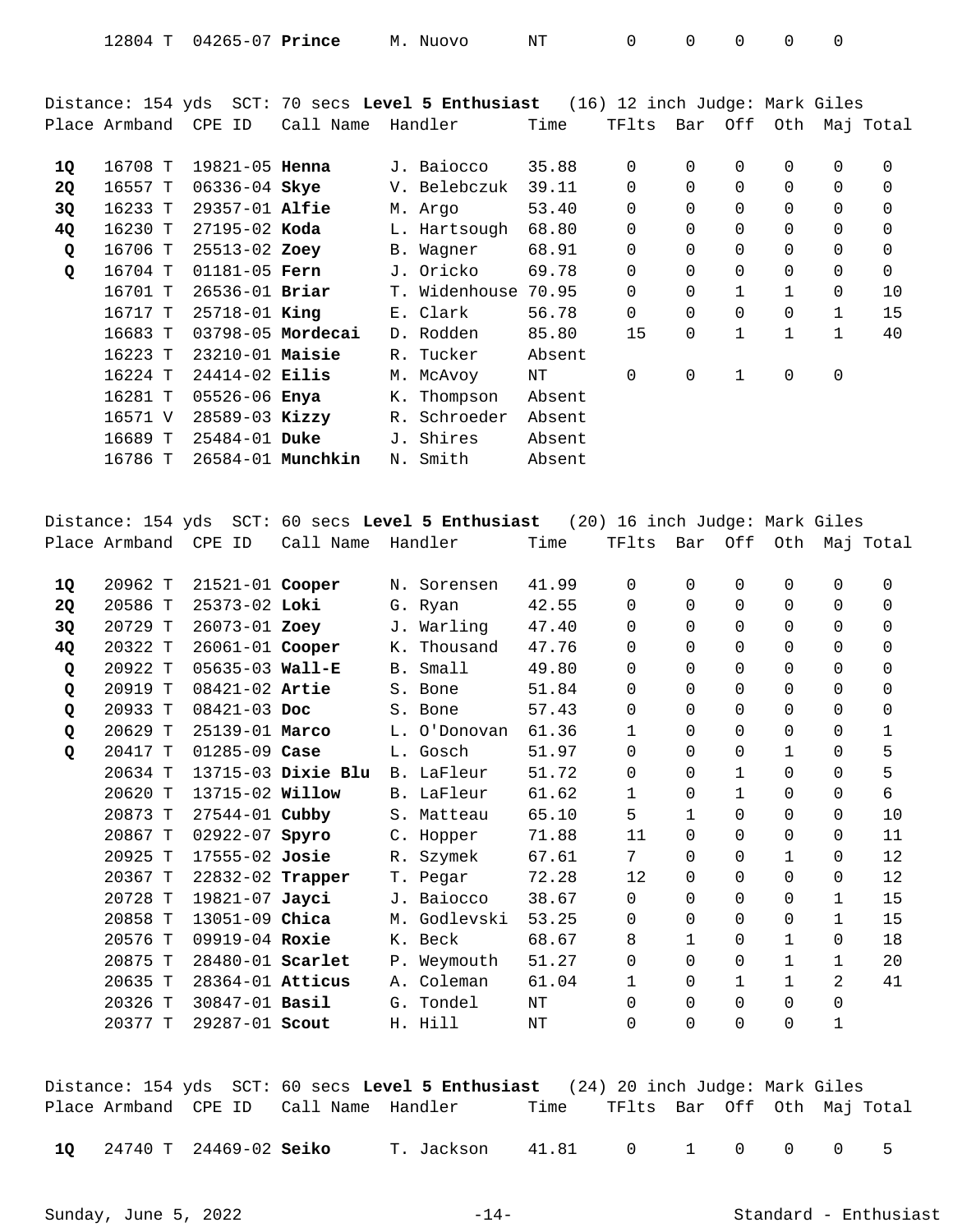| 2 24642 T 13715-04 Legos |  | B. LaFleur 27.96 0 0 0 0 1 15 |  |  |  |  |
|--------------------------|--|-------------------------------|--|--|--|--|
| 24468 T 20780-01 Hoag    |  | B. Booker       Absent        |  |  |  |  |

Distance: 154 yds SCT: 70 secs **Level C Enthusiast** (8) 4 inch Judge: Mark Giles Place Armband CPE ID Call Name Handler Time TFlts Bar Off Oth Maj Total

| 10 |        | 8260 T 14058-07 Sparkle |  | R. Stewart   | 60.74  | 0  |          |          | $\Omega$ |    |
|----|--------|-------------------------|--|--------------|--------|----|----------|----------|----------|----|
| 20 | 8251 T | 14058-05 Memphis        |  | R. Stewart   | 65.43  | 0  | $\Omega$ |          | $\Omega$ |    |
|    |        | 8261 TH 16813-03 Boomer |  | D. Canak     | 66.37  | 0  | $\Omega$ | $\Omega$ |          | 20 |
| 4  | 8406 T | 03767-03 <b>Hank</b>    |  | M. Bristol   | 80.57  | 10 | $\Omega$ | 2        | $\Omega$ | 35 |
|    |        | 8263 T 25479-01 Ayla    |  | K. McClellan | Absent |    |          |          |          |    |
|    | 8266 T | 14058-06 <b>Mojo</b>    |  | R. Stewart   | Absent |    |          |          |          |    |
|    | 8403 T | 19626-03 <b>Nigel</b>   |  | J. Locke     | NT     | 0  |          |          |          |    |

|    |                      |                              |                            | Distance: 154 yds SCT: 70 secs Level C Enthusiast (12) 8 inch Judge: Mark Giles |       |                             |          |                                     |              |                |                |
|----|----------------------|------------------------------|----------------------------|---------------------------------------------------------------------------------|-------|-----------------------------|----------|-------------------------------------|--------------|----------------|----------------|
|    | Place Armband CPE ID |                              | Call Name Handler          |                                                                                 | Time  | TFlts Bar Off Oth Maj Total |          |                                     |              |                |                |
| 10 |                      | 12529 T 23227-04 <b>Zuzu</b> |                            | K. Cundiff                                                                      | 30.73 | $\overline{0}$              |          | $\begin{matrix} 0 & 0 \end{matrix}$ | $0\qquad 0$  |                | $\overline{0}$ |
| 20 |                      |                              | 12678 T 26314-03 Daisy-Ray | C. Tan                                                                          | 40.45 | $\Omega$                    | $\Omega$ | $\overline{0}$                      | $\Omega$     | $\overline{0}$ | $\overline{0}$ |
| 3  |                      | 12525 T 21388-01 Lydia       |                            | S. Clifford                                                                     | 53.10 | $\Omega$                    | $\Omega$ | $\overline{0}$                      |              | $\overline{0}$ | -5             |
| 4  |                      | 12206 T 19861-02 Rosalie     |                            | E. Argento                                                                      | 55.24 | $\Omega$                    | $\Omega$ | $\Omega$                            | $\mathbf{1}$ | $\Omega$       | .5             |
|    |                      | 12757 T 07040-10 Gilbert     |                            | K. Dudley-Sco 76.27                                                             |       | 6                           | $\Omega$ |                                     |              | $\Omega$       | -16            |
|    |                      | 12273 T 20789-01 Penny       |                            | H. Neldner                                                                      | 83.41 | 13                          | $\Omega$ |                                     |              |                | 38             |

Distance: 154 yds SCT: 70 secs **Level C Enthusiast** (16) 12 inch Judge: Mark Giles Place Armband CPE ID Call Name Handler Time TFlts Bar Off Oth Maj Total 16570 V 24246-02 J. Weiss 37.32 0 0 0 0 0 0 **1Q Archie**  16234 T 30111-01 L. Sondag 39.65 0 0 0 0 0 0 **2Q Aida**  16457 T 18262-02 K. Allcroft 46.80 0 0 0 0 0 0 **3Q Kleo**  16228 T 25308-01 J. Spence 51.94 0 0 0 0 0 0 **4Q Kaia**  16215 T 24676-01 T. Keinz 52.46 0 0 0 0 0 0 **Q Ella**  16779 T 07040-07 K. Dudley-Sco 59.56 0 0 0 0 0 0 **Q Lyla**  16818 T 10511-03 J. Moran 61.72 0 0 0 0 0 0 **Q Belfast**  16705 T 23510-01 B. Workman 62.10 0 0 0 0 0 0 **Q Turbo**  16452 T 06989-04 J. Yaccarino 63.29 0 0 0 0 0 0 **Q Chase**  16787 T 27594-01 J. Biesenthal 37.98 0 0 0 0 1 15 **Rue**  16123 T 13307-04 R. Mecklenbur 77.13 7 0 0 1 1 27 **Emma** 

|    |                                | Distance: 154 yds SCT: 60 secs Level C Enthusiast (20) 16 inch Judge: Mark Giles       |  |  |  |  |
|----|--------------------------------|----------------------------------------------------------------------------------------|--|--|--|--|
|    |                                | Place Armband  CPE ID  Call Name  Handler       Time   TFlts  Bar  Off  Oth  Maj Total |  |  |  |  |
|    |                                | A. Virtue 41.44 0 0 0 0 0 0                                                            |  |  |  |  |
| 10 | 20870 T 24823-01 Lucy          |                                                                                        |  |  |  |  |
| 20 | 20966 T 26239-01 Kimber        | T. Longnaker 45.05 0 0 0 0 0                                                           |  |  |  |  |
| 30 | 20852 T 18561-03 <b>Hannah</b> | L. Chinnici 54.46 0 0 0 0 0                                                            |  |  |  |  |
|    | 4 20854 T 10331-03 Nike        | A. Reynolds 42.40  0  1  0  0  0  5                                                    |  |  |  |  |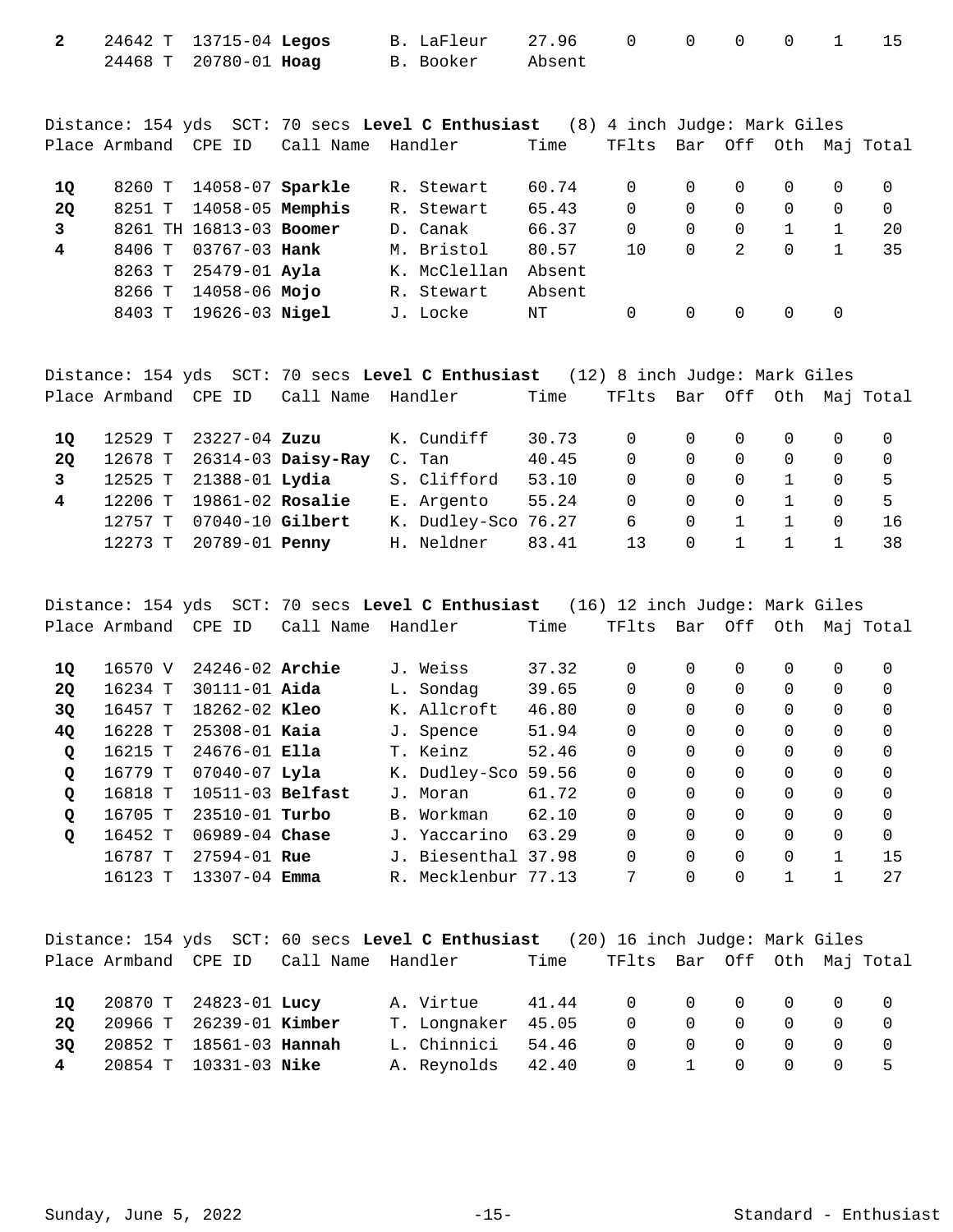Distance: 154 yds SCT: 60 secs **Level C Enthusiast** (24) 20 inch Judge: Mark Giles Place Armband CPE ID Call Name Handler Time TFlts Bar Off Oth Maj Total

24474 T 29342-01 D. Norwood NT 0 0 1 1 0 **Cooper**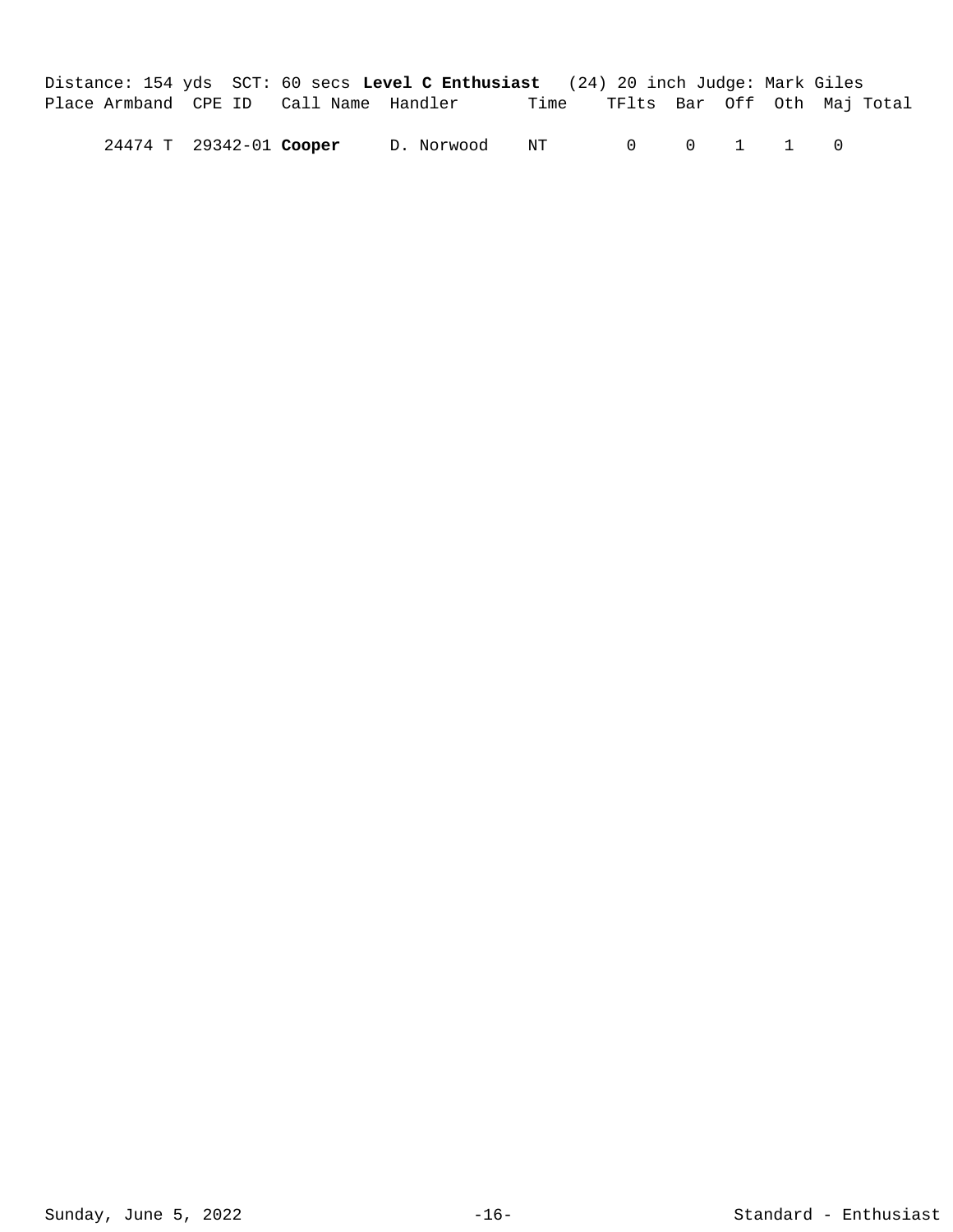## **CPE Nationals Sunday, June 5, 2022 Standard Specialist**

|              |                      |  |                           |  | Distance: 154 yds SCT: 70 secs Level 5 Specialist (4) 4 inch Judge: Mark Giles |       |              |             |              |              |                |                       |
|--------------|----------------------|--|---------------------------|--|--------------------------------------------------------------------------------|-------|--------------|-------------|--------------|--------------|----------------|-----------------------|
|              | Place Armband CPE ID |  |                           |  | Call Name Handler                                                              | Time  | TFlts        |             |              |              |                | Bar Off Oth Maj Total |
| 1Q           | 4254 S               |  | 29317-01 Kiefer           |  | A. Bisca                                                                       | 60.40 | $\mathbf 0$  | $\mathbf 0$ | 0            | $\mathbf 0$  | $\mathbf 0$    | $\mathbf 0$           |
|              | 4409 S               |  | 23393-02 Bella            |  | H. Ship                                                                        | NT    | $\Omega$     | $\Omega$    | $\Omega$     | $\mathbf{1}$ | $\overline{0}$ |                       |
|              |                      |  |                           |  | Distance: 154 yds SCT: 70 secs Level 5 Specialist (8) 4 inch Judge: Mark Giles |       |              |             |              |              |                |                       |
|              | Place Armband CPE ID |  | Call Name                 |  | Handler                                                                        | Time  | TFlts        |             |              |              |                | Bar Off Oth Maj Total |
| 1Q           |                      |  | 8655 S 12486-04 Alizabeth |  | L. Guffey 45.44                                                                |       | $\mathbf 0$  | $\Omega$    | $\Omega$     | $\mathbf 0$  | $\mathbf 0$    | $\mathbf 0$           |
| $\mathbf{2}$ | 8161 S               |  | 27246-01 Birgit           |  | K. Wilkes                                                                      | 71.38 | $\mathbf{1}$ | $\Omega$    | $\mathbf{1}$ | $\Omega$     | $\Omega$       | 6                     |
|              | 8257 SH 09849-04 Ozz |  |                           |  | M. Keaton Absent                                                               |       |              |             |              |              |                |                       |
|              | 8259 S               |  | 17640-02 Pixie            |  | L. Snyder                                                                      | ΝT    | $\mathbf 0$  | $\mathbf 0$ | $\mathsf{O}$ | 1            | $\overline{0}$ |                       |
|              | 8401 S               |  | $03540 - 03$ Gidget       |  | M. DeSantis E Absent                                                           |       |              |             |              |              |                |                       |
|              | 8405 S               |  | 02773-10 <b>Simba</b>     |  | S. Parks                                                                       | NT    | $\Omega$     | $\Omega$    | $\mathbf{1}$ | $\mathbf{1}$ | $\mathbf{1}$   |                       |
|              | 8504 S               |  | 01226-03 Arden            |  | B. Kurivial                                                                    | ΝT    | $\Omega$     | $\Omega$    | $\Omega$     | $\Omega$     | 0              |                       |
|              | 8507 S               |  | 14181-05 Dynamite         |  | N. Faas Gerbe Absent                                                           |       |              |             |              |              |                |                       |
|              | 8508 S               |  | 21373-04 <b>Cara</b>      |  | J. Lishia                                                                      | ΝT    | $\mathbf 0$  | $\Omega$    | $\mathbf 0$  | $\mathbf 0$  | 0              |                       |
|              | 8514 s               |  | 21373-05 Chaz             |  | J. Lishia                                                                      | ΝT    | $\Omega$     | $\Omega$    | $\Omega$     | $\mathbf{1}$ | 0              |                       |
|              | 8659 S               |  | 26314-01 <b>Tillie</b>    |  | C. Tan                                                                         | ΝT    | $\Omega$     | $\Omega$    | $\Omega$     | $\Omega$     | $\mathbf 0$    |                       |

Distance: 154 yds SCT: 70 secs **Level 5 Specialist** (12) 4 inch Judge: Mark Giles Place Armband CPE ID Call Name Handler Time TFlts Bar Off Oth Maj Total 12506 S 04615-03 A. Johnson-Mo 29.18 0 0 0 0 0 0 **1Q Tammy**  12505 SH 01294-02 C. Teale 47.31 0 0 0 0 0 0 **2Q Checkers**  12653 S 09561-04 D. Hughes 48.51 0 0 0 0 0 0 **3Q Relay**  12661 S 29383-01 K. Hamilton 73.91 3 0 0 1 0 8 **4 Jackie O**  12511 SH 22979-01 **Sweetie** S. Nitz **Absent** 

12652 S 04434-04 C. Cieslinski Absent **Xena** 

Distance: 154 yds SCT: 70 secs **Level 5 Specialist** (16) 8 inch Judge: Mark Giles Place Armband CPE ID Call Name Handler Time TFlts Bar Off Oth Maj Total 16758 S 07276-05 S. Cowles 40.75 0 0 0 0 0 0 **1Q Jesse**  16167 S 08580-03 C. Herreid 42.92 0 0 0 0 0 0 **2Q Magic**  16768 S 24268-02 S. Kuykendall 44.66 0 0 0 0 0 0 **3Q Ozzie**  16173 S 19000-01 J. Danko 47.73 0 0 0 0 0 0 **4Q Tori**  16108 S 20988-01 H. Eckenrode- 52.66 0 0 0 0 0 0 **Q Bradshaw**  16603 S 20207-01 M. Melis 62.26 0 0 0 0 0 0 **Q Kayleigh Q** 16205 S 21522-01 **Sabastian** S. Jensen 67.42 0 0 0 0 0 0 0 0 16808 S 13199-06 C. Walters 71.05 1 0 0 1 0 6 **Celeste**  16110 S 24326-01 **Suggs** T. Pomeroy 72.70 2 0 0 1 0 7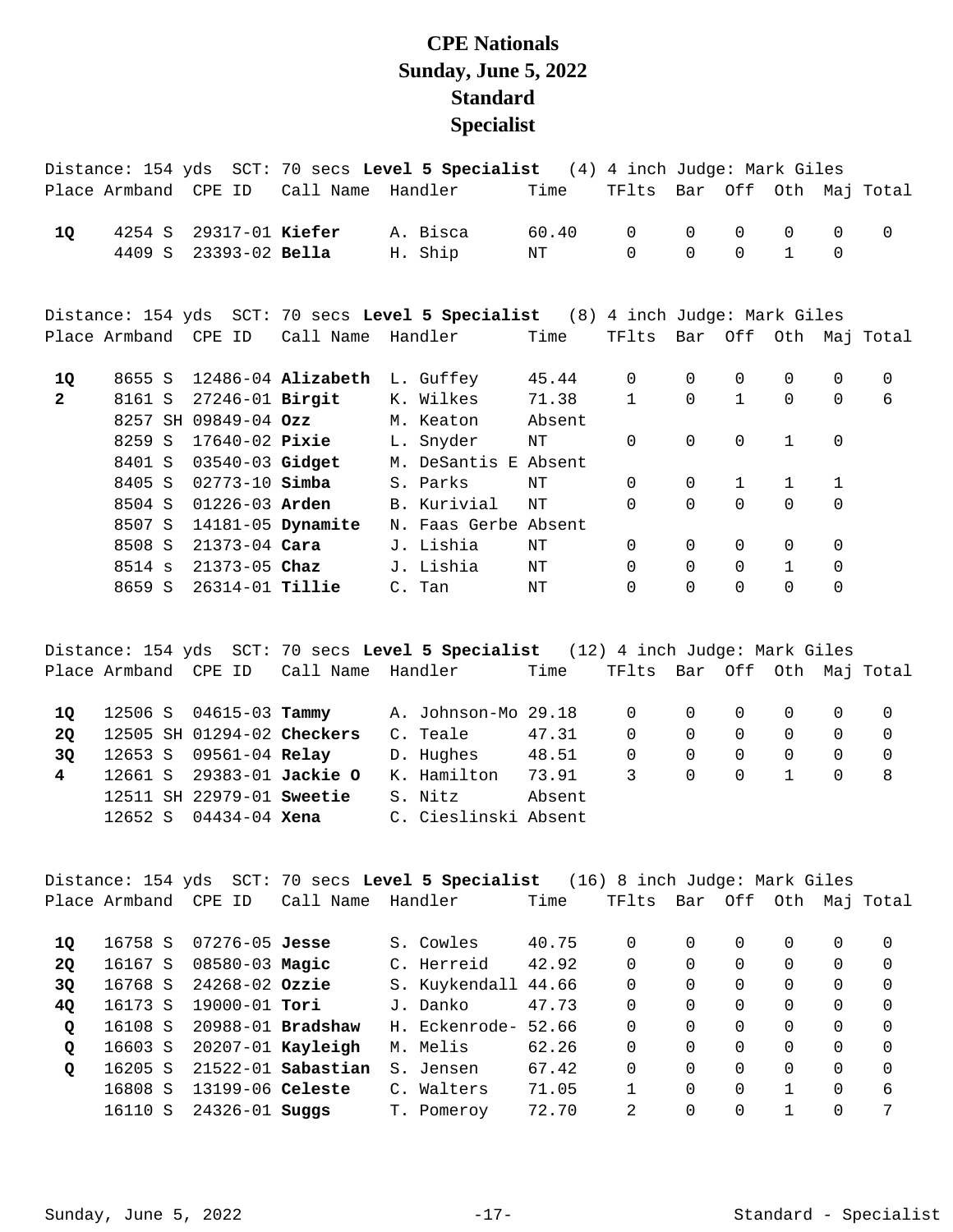| 16170 S | 16587-02 Rudy       |  | S. Shollack  | 73.48  |   |          |          |          |   | 8  |
|---------|---------------------|--|--------------|--------|---|----------|----------|----------|---|----|
| 16608 S | $16251 - 02$ Shelby |  | A. Guill     | 64.18  | 0 | 0        |          |          |   | 20 |
| 16667 S | 09561-03 Rocket     |  | D. Hughes    | 46.25  | 0 | 0        | $\Omega$ |          | 2 | 35 |
| 16104 S | $03500 - 03$ Kaci   |  | K. Anthony   | Absent |   |          |          |          |   |    |
| 16106 S | 12402-03 Fli        |  | H. Teegardin | NΤ     | 0 | $\Omega$ |          | $\Omega$ | 0 |    |
| 16268 S | $05526 - 03$ Arin   |  | K. Thompson  | NΤ     | 0 | 0        |          | 0        | 2 |    |
| 16520 S | $13950 - 03$ Sissy  |  | D. Lewis     | Absent |   |          |          |          |   |    |
| 16765 S | $15921 - 02$ Klo    |  | L. Donner    | Absent |   |          |          |          |   |    |
| 16803 S | $01849 - 03$ Abbie  |  | A. Sanderson | NΤ     | 0 |          |          | 0        |   |    |
|         |                     |  |              |        |   |          |          |          |   |    |

Distance: 154 yds SCT: 70 secs **Level 5 Specialist** (20) 12 inch Judge: Mark Giles Place Armband CPE ID Call Name Handler Time TFlts Bar Off Oth Maj Total

| 1Q | 20714 S | $17181 - 02$ Sage      |                    |             | T. Weisz             | 34.95  | 0        | 0            | 0              | 0            | 0              | 0           |
|----|---------|------------------------|--------------------|-------------|----------------------|--------|----------|--------------|----------------|--------------|----------------|-------------|
| 2Q | 20819 S | 22288-01 Dolly         |                    |             | C. Kuzniak           | 37.58  | 0        | 0            | 0              | 0            | 0              | 0           |
| 3Q | 20912 S | 20085-02 Frumpy        |                    |             | A. Seymour           | 44.98  | 0        | $\Omega$     | 0              | 0            | $\Omega$       | 0           |
| 4Q | 20718 S | 26396-01 Diesel        |                    |             | S. Burk              | 49.64  | 0        | $\Omega$     | $\mathbf 0$    | 0            | 0              | 0           |
| Q  | 20908 S | 11640-03 Kameron       |                    |             | D. Almasy            | 54.89  | $\Omega$ | $\Omega$     | $\Omega$       | 0            | $\Omega$       | $\Omega$    |
| Q  | 20913 S | 23396-01 <b>Pandy</b>  |                    |             | J. Channel           | 55.69  | $\Omega$ | $\Omega$     | $\Omega$       | 0            | $\Omega$       | $\Omega$    |
| Q  | 20116 S | 23142-01 Reese         |                    |             | D. Wilson            | 58.21  | 0        | $\Omega$     | $\Omega$       | 0            | $\Omega$       | $\Omega$    |
| Q  | 20914 S | $24381 - 01$ Draco     |                    |             | M. Boulanger         | 59.01  | $\Omega$ | $\Omega$     | $\Omega$       | 0            | $\Omega$       | $\Omega$    |
| Q  | 20909 S | 12191-02 Leia          |                    |             | T. Flood             | 70.46  | 0        | $\Omega$     | $\Omega$       | 0            | $\Omega$       | $\mathbf 0$ |
| Q  | 20119 S | 20447-02 Mack          |                    |             | R. Heinecke          | 64.25  | 0        | $\Omega$     | $\overline{0}$ | 1            | 0              | 5           |
|    | 20283 S | 14833-02 Kody          |                    |             | D. Kroohs            | 65.05  | 0        | $\Omega$     | 1              | 0            | 0              | 5           |
|    | 20553 S | 22329-01 Sophie        |                    |             | J. Grome Jr#2        | 79.00  | 9        | $\Omega$     | $\Omega$       | $\mathbf{1}$ | 0              | 14          |
|    | 20117 S | 05259-04 Maggie        |                    |             | A. Anthony           | 42.09  | 0        | $\Omega$     | $\Omega$       | 0            | 1              | 15          |
|    | 20822 S | 27760-01 Jodi          |                    |             | E. Meissner          | 41.89  | $\Omega$ | $\mathbf{1}$ | $\Omega$       | 0            | $\mathbf{1}$   | 20          |
|    | 20707 S | 19639-01 <b>Simcha</b> |                    |             | N. Haithcock         | 53.04  | 0        | $\Omega$     | $\Omega$       | 1            | $\mathbf{1}$   | 20          |
|    | 20462 S | 27983-01 Liezel        |                    |             | J. Dwyer             | 57.78  | $\Omega$ | $\Omega$     | 0              | 1            | 1              | 20          |
|    | 20118 S | 18088-01 Rainey        |                    |             | H. Weber             | Absent |          |              |                |              |                |             |
|    | 20121 S | 26430-01 Stewie        |                    |             | B. Marshall          | Absent |          |              |                |              |                |             |
|    | 20285 S | 19486-01 Addie         |                    |             | M. Dyson             | Absent |          |              |                |              |                |             |
|    | 20711 S | 05187-03 Bentley       |                    |             | J. Schlegel          | Absent |          |              |                |              |                |             |
|    | 20817 S | 06756-02 Briley        |                    |             | D. Bader             | NΤ     | $\Omega$ | 0            | $\Omega$       | 0            | 0              |             |
|    | 20901 S | $01727 - 03$ Treble    |                    |             | J. Antos             | NT     | $\Omega$ | $\Omega$     | $\Omega$       | $\Omega$     | $\overline{0}$ |             |
|    | 20905 S |                        | 08494-03 Itsabella | $R_{\odot}$ | Schrader             | NT     | $\Omega$ | $\Omega$     | $\Omega$       | 0            | $\mathbf 1$    |             |
|    | 20911 S | 14836-02 Juno          |                    |             | M. DeRuggiero Absent |        |          |              |                |              |                |             |
|    | 20916 S | $01727 - 04$ True      |                    |             | J. Antos             | NT     | 0        | 2            | 0              | 0            | 0              |             |
|    |         |                        |                    |             |                      |        |          |              |                |              |                |             |

Distance: 154 yds SCT: 60 secs **Level 5 Specialist** (24) 16 inch Judge: Mark Giles Place Armband CPE ID Call Name Handler Time TFlts Bar Off Oth Maj Total

|  |  | 10 24864 S 22038-02 Oscar      S. Ralls      58.88      0      0      0     0     0 |  |  |  |  |
|--|--|-------------------------------------------------------------------------------------|--|--|--|--|
|  |  |                                                                                     |  |  |  |  |
|  |  | 3  24624  S  14260-08 <b>Trekkie</b> J. Harman  66.33  6  2  1  1  1  41            |  |  |  |  |

|              |                            |                                        | Distance: 154 yds SCT: 70 secs Level C Specialist (8) 4 inch Judge: Mark Giles |                                  |  |  |      |
|--------------|----------------------------|----------------------------------------|--------------------------------------------------------------------------------|----------------------------------|--|--|------|
|              |                            | Place Armband CPE ID Call Name Handler |                                                                                | Time TFlts Bar Off Oth Maj-Total |  |  |      |
| $\mathbf{1}$ | 8410 S 26577-01 <b>Jax</b> |                                        | C.Rothfusz 43.66 0 0 0 1 0                                                     |                                  |  |  | $-5$ |